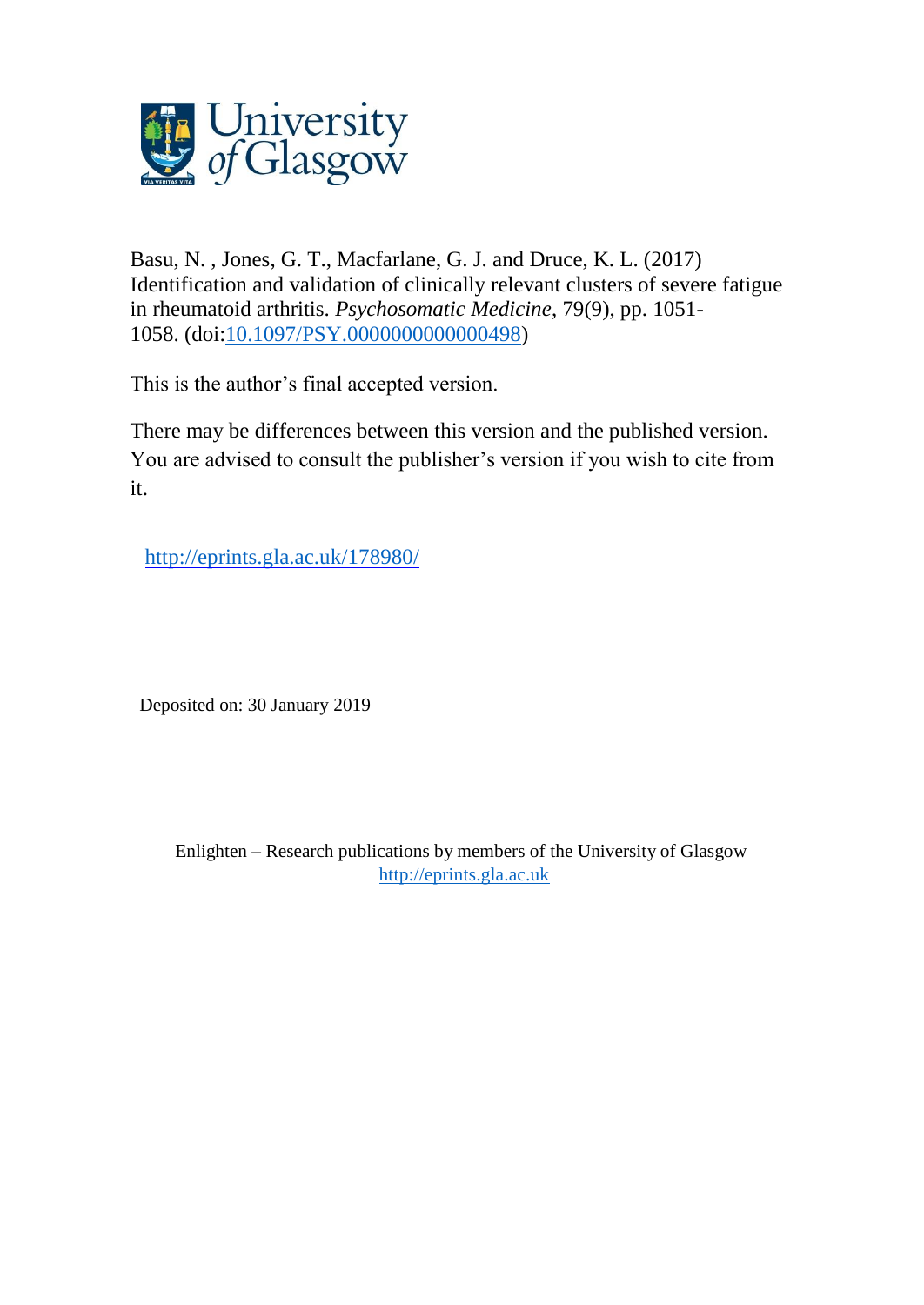**Title:** Identification and validation of clinically relevant clusters of severe fatigue in rheumatoid arthritis.

**Running head:** Clusters of severe fatigue in RA

**All authors**:

Neil Basu (MBChB, PhD)

(1) Epidemiology Group, School of Medicine, Medical Sciences and Nutrition, University of Aberdeen, UK

(2) Aberdeen Centre for Arthritis and Musculoskeletal Health, University of Aberdeen, UK

Gareth T Jones (PhD)

(1) Epidemiology Group, School of Medicine, Medical Sciences and Nutrition, University of Aberdeen, UK

(2) Aberdeen Centre for Arthritis and Musculoskeletal Health, University of Aberdeen, UK

Gary J Macfarlane (MD (Hons), PhD)

(1) Epidemiology Group, School of Medicine, Medical Sciences and Nutrition, University of Aberdeen, UK

(2) Aberdeen Centre for Arthritis and Musculoskeletal Health, University of Aberdeen, UK

Katie L Druce (PhD)

Arthritis Research UK Centre for Epidemiology, Centre for Musculoskeletal Research, Manchester Academic Health Science Centre, The University of Manchester, Manchester, UK

**Corresponding author:** Dr Neil Basu, Epidemiology Group, The Institute of Applied Health Sciences, University of Aberdeen, 1.023 Polwarth Building, Foresterhill, Aberdeen, AB25 2ZD;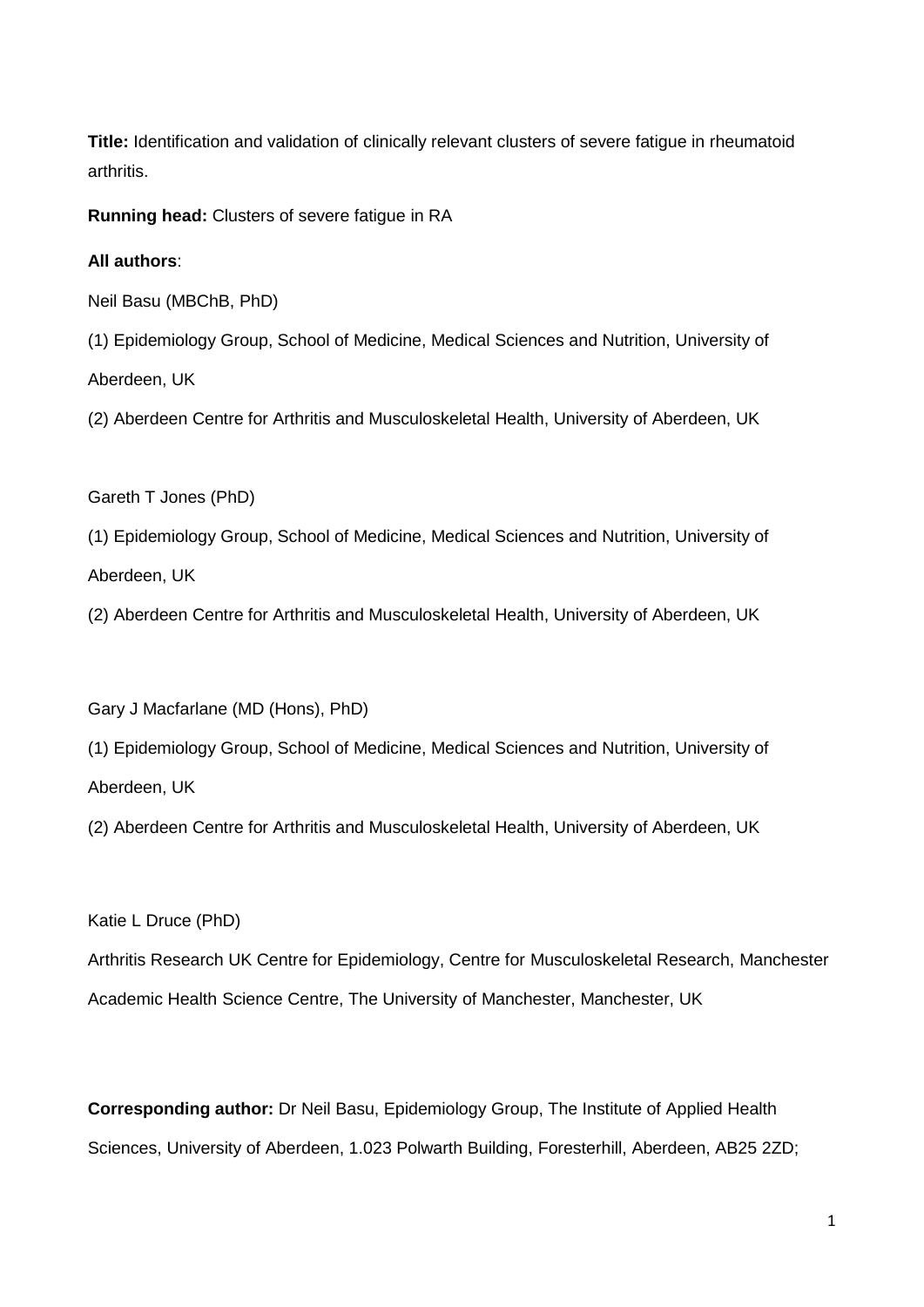Email: [epidemiology@abdn.ac.uk;](mailto:epidemiology@abdn.ac.uk) Telephone: +44 (0)1224 437143.

**Word count:** 5128

**Tables:** 3

**Figures:** 2

# **Conflicts of Interest and Source Funding**:

The authors have no conflicts of interest to disclose. This work was supported by the Institute of Applied Health Sciences, University of Aberdeen, who provided KD's PhD studentship.

The BSR commissioned the BSRBR-RA as a UK-wide national project to investigate the safety of biologic agents in routine medical practice. BSR receives restricted income from UK pharmaceutical companies, presently Abbott Laboratories, Merck, Pfizer, Roche, UCB and SOBI. This income finances a wholly separate contract between the BSR and the University of Manchester who provide and oversee the BSRBR-RA data collection, management and analysis service. The principal investigators and their team have full academic freedom and are able to work independently of pharmaceutical industry influence. All decisions concerning analyses, interpretation and publication are made autonomously of any industrial contribution.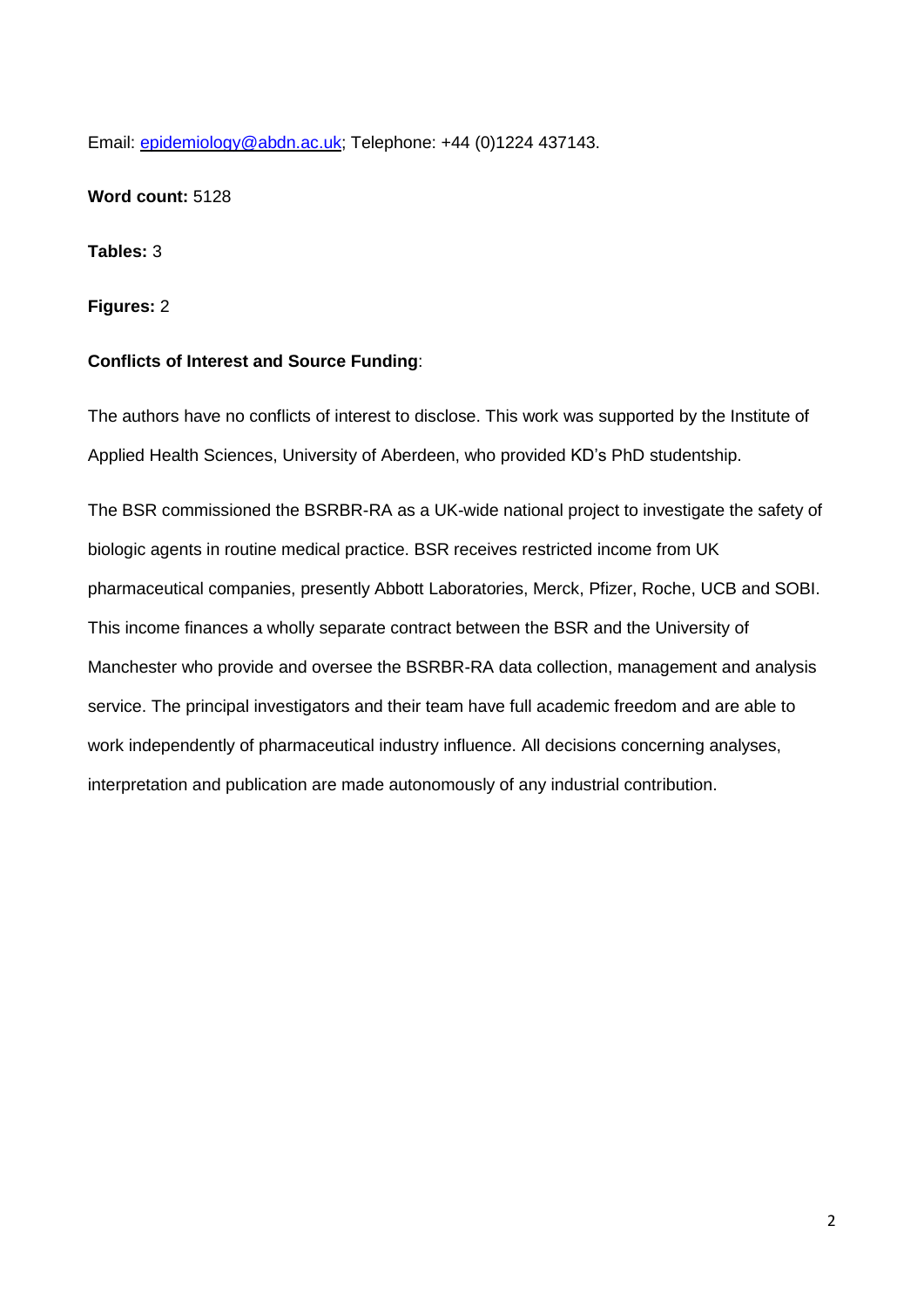#### **Abstract**:

*Objectives:* The considerable heterogeneity of rheumatoid arthritis (RA) related fatigue is the greatest challenge to determining pathogenesis. The identification of homogenous sub-types of severe fatigue would inform the design and analysis of experiments seeking to characterise the likely numerous causal pathways which underpin the symptom. This study aimed to identify and validate such fatigue sub-types in patients with RA.

*Methods***:** Data were obtained from patients recruited to the British Society for Rheumatology Biologics register for RA, as either receiving traditional Disease Modifying Anti-Rheumatic Drugs (DMARD cohort, n=522) or commencing anti-TNF therapy (anti-TNF cohort, n=3909). In those reporting severe fatigue (SF36 vitality≤12.5), this cross-sectional analysis applied hierarchical clustering with weighted-average linkage identified clusters of pain, fatigue, mental health (all SF36), disability (HAQ) and inflammation (ESR) in the DMARD cohort. K-means clustering sought to validate the solution in the anti-TNF cohort. Clusters were characterised using *a priori* generated symptom definitions and between-cluster comparisons.

*Results***:** Four severe fatigue clusters, labelled as *basic (46%), affective (40%), inflammatory (4.5%)* and *global* (8.9%) were identified in the DMARD cohort. All clusters had severe levels of pain and disability, and were distinguished by the presence/absence of poor mental health and high inflammation. The same symptom clusters were present in the anti-TNF cohort, though the proportion of participants in each cluster differed (basic:28.7%, affective:30.2%, global:24.1%, inflammatory:16.9%).

*Conclusions***:** Among RA patients with severe fatigue, recruited to two diverse RA cohorts, clinically relevant clusters were identified and validated. These may provide the basis for future mechanistic studies and ultimately support a stratified approach to fatigue management.

**Key words**: Fatigue, Pain, Disability, Cluster, Rheumatoid arthritis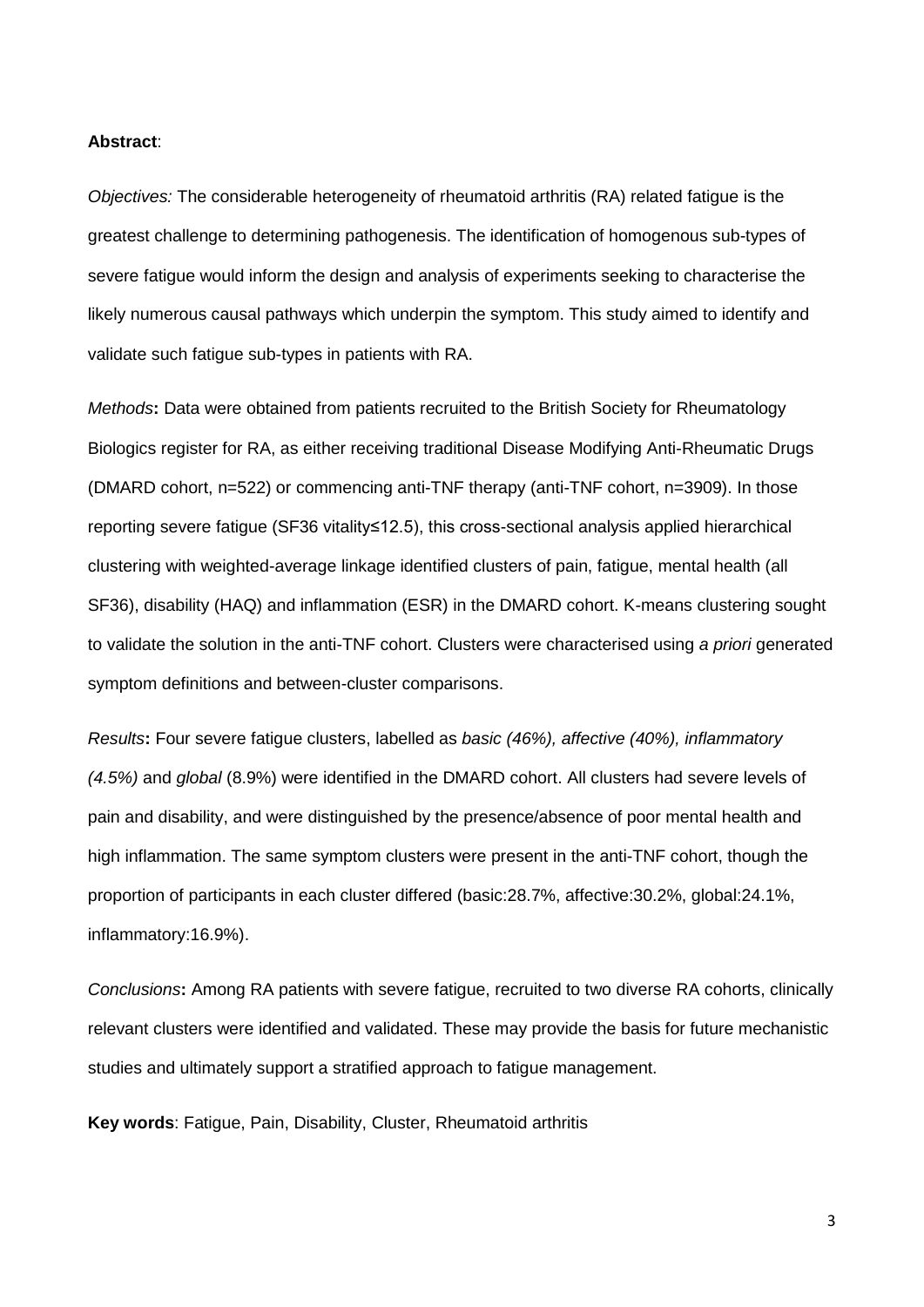**Running head**: Identifying severe RA-fatigue sub-types

**Abbreviations:** RA: Rheumatoid Arthritis,BSRBR-RA: British Society for Rheumatology Biologics Register for RA, ACR: American College of Rheumatology, DMARDs: Disease Modifying Anti-Rheumatic Drugs, anti-TNF: anti-tumor necrosis factor, EMS: early morning stiffness, COPD: chronic obstructive pulmonary disorder DAS28: Disease Activity Score for 28-joints, SF36: Short Form 36, ESR: erythrocyte sedimentation rate, HAQ-DI: Stanford Health Assessment Questionnaire Disability Index, IQR: inter-quartile range, MCID: minimum clinically important difference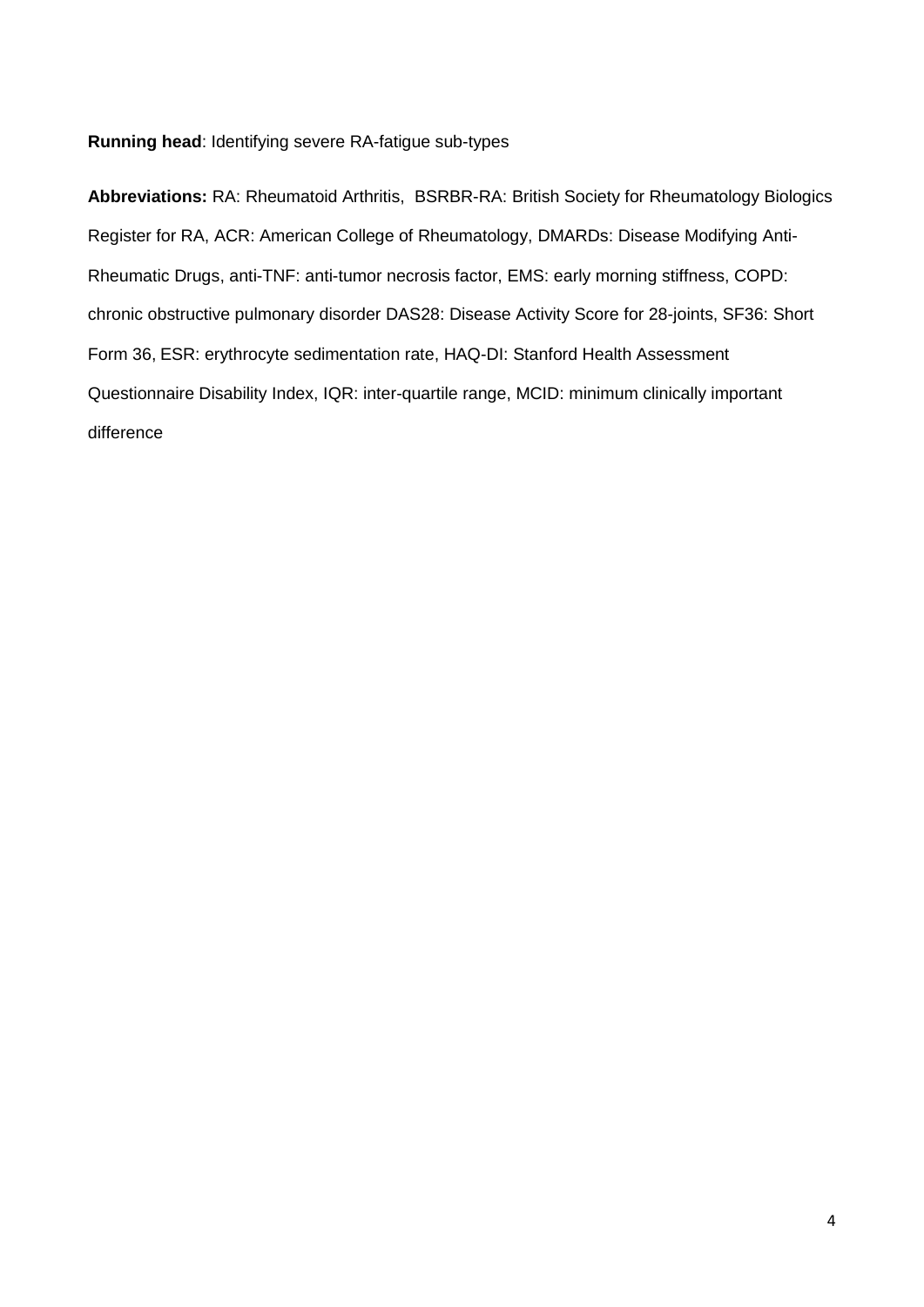#### **Introduction**

Severe fatigue is a symptom which is common to many chronic diseases and is especially prevalent and burdensome among several inflammatory conditions such as rheumatoid arthritis (RA) (1-3). The pathogenesis of this problem is poorly understood, a situation which may explain the current dearth of fatigue treatment options. Its considerable heterogeneity represents one of the few certainties in the field.

Qualitative studies have highlighted the symptom's varied presentation, reported both as a constant weariness and as a sudden wipe-out (4). Epidemiological studies have identified numerous putative determinants (5) and clinical trials reveal response to both pharmacological and non-pharmacological treatments (6, 7) in selected patients only. Taken together, the results from these studies all support the existence of multiple causal pathways and subsequent fatigue subtypes which have yet to be elucidated.

It is such heterogeneity which presents the greatest challenge to researchers seeking to delineate the symptom's mechanisms. Previous biological investigations of RA-related fatigue aetiology have been largely negative ((8)). However, any true signals may have been masked by methodological artefacts generated from studying fatigue as a single entity rather than focusing upon potentially mechanistically distinct sub-types. Thus, the identification of severe fatigue sub-types should be considered a crucial first step towards the discovery of aetiological pathways and much needed therapies (9).

One way to identify sub-types of severe fatigue is to apply clustering methodologies. Once largely a descriptive strategy used to examine symptom profiles, cluster analysis is increasingly used to inform the mechanisms of symptoms. For example, within the cancer field, cluster analyses have identified symptom sub-sets which were subsequently found to be genetically distinct (9, 10). Employing RA as a prototype for inflammatory chronic disease, this study aimed to be the first to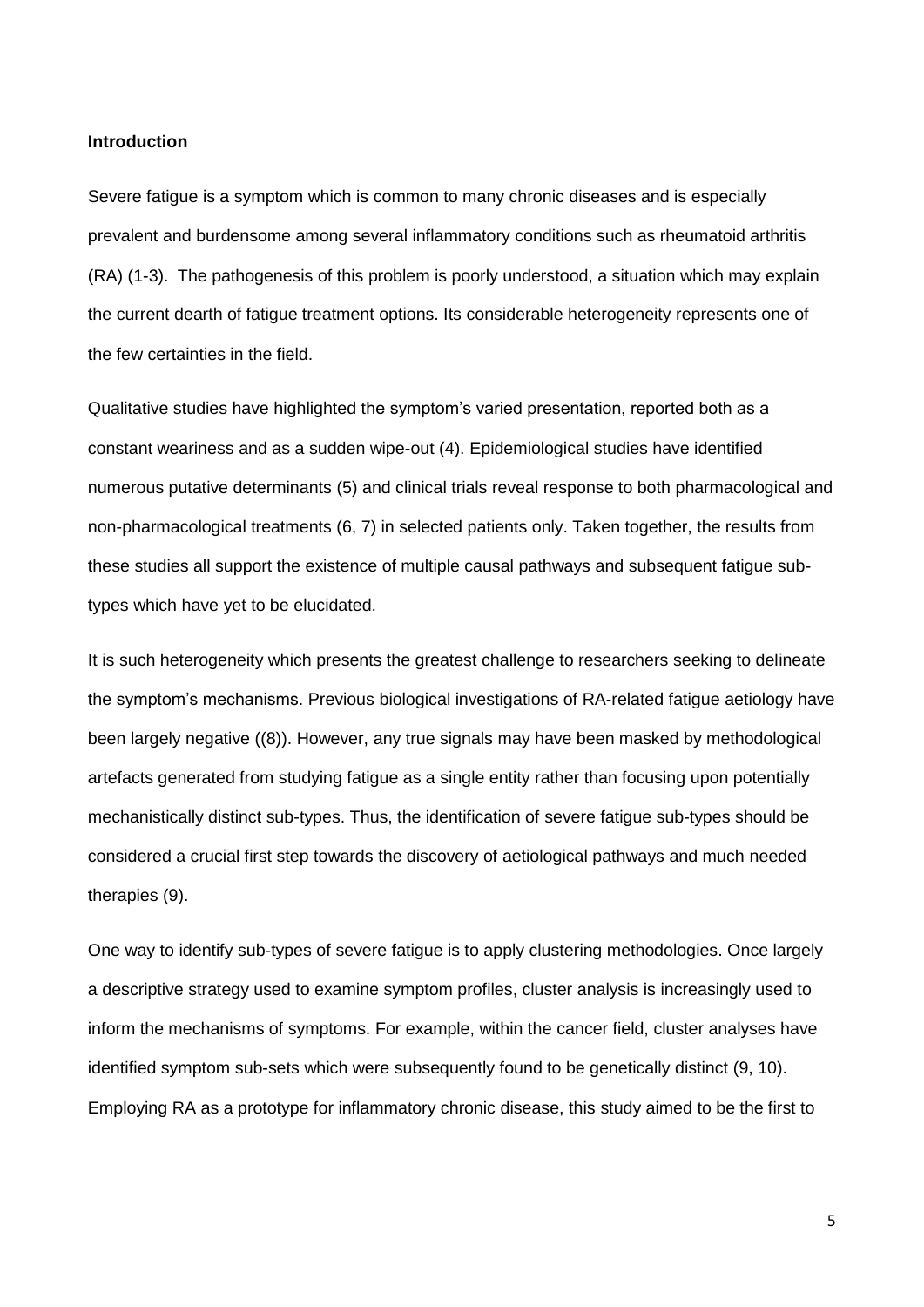examine the existence of severe fatigue sub-types in two distinct, large cohorts using cluster analysis methods.

## **Methods**

#### **Design**

The data of 16896 participants were obtained from the British Society for Rheumatology Biologics Register for RA (BSRBR-RA), the data collection methods of which are described in detail elsewhere (11, 12). Briefly, UK based patients with RA (physician diagnosed or American College of Rheumatology (ACR) criteria (13) are recruited to two cohorts , one which recruits patients treated with traditional Disease Modifying Anti-Rheumatic Drugs (DMARDs, non-specific immunomodulators) alone. The second cohort enrols those commencing modern anti-tumor necrosis factor (anti-TNF) therapies (specific immunomodulators), including Infliximab, Etanercept or Adalimumab, which are typically limited to patients with moderate to severe disease who have not responded to DMARDs.

For the purposes of this analysis, only participants recruited October 2000 to November 2008 were eligible, as fatigue data were not captured after this date. Eligible participants from the DMARD cohort had fatigue data at enrolment and a score which reflected 'severe fatigue'. Eligible anti-TNF commencers also had 'severe fatigue', reported within 14 days of therapy commencement, and were required to be anti-TNF naïve. No other eligibility criteria were applied.

## **Data**

## *Demographics*

Basic demographic data were recorded on enrolment to the study. Specifically, age, sex, ethnicity and working status were of interest.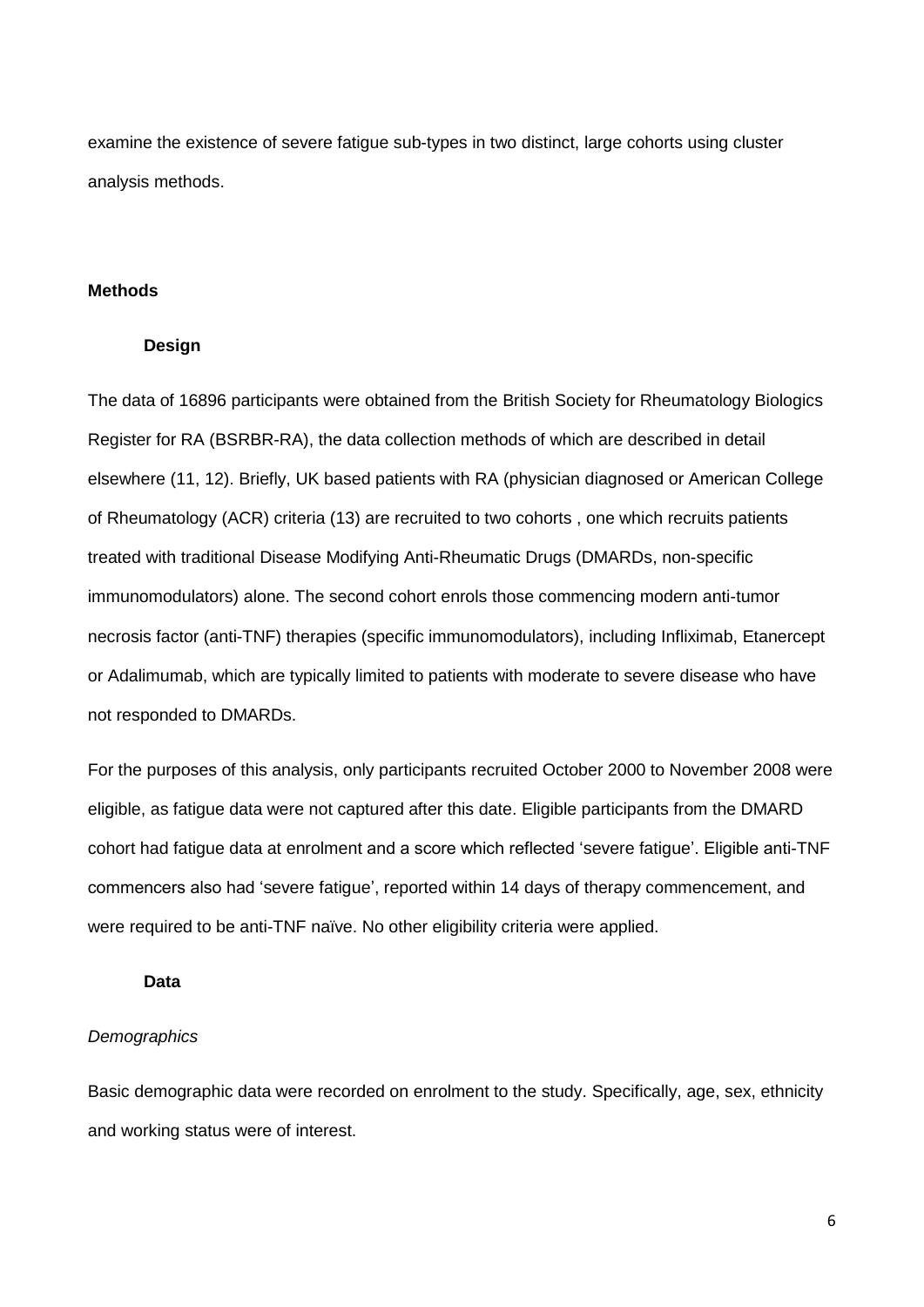#### *Clinical variables*

Clinicians reported whether the patient was rheumatoid factor positive (RF positive), had a history of early morning stiffness (EMS)> one hour and had joint erosions. Clinicians also used a check list of potential co-morbidities to report a previous history of depression, hypertension, stroke, chronic obstructive pulmonary disorder (COPD) and renal disease, within the five years prior to enrolment. Disease activity was captured by the routinely measured composite score Disease Activity Score for 28-joints (DAS28), which comprises a continuous scale (0 to 9.4). A DAS28 score ≤3.2 is considered to indicate low disease activity, while DAS28 3.3-5.1 and DAS28 >5.1 reflect moderate and high disease, respectively(14). Finally, the duration of disease in years was recorded.

#### *Clustering variables*

Although participants were required to have severe fatigue to be eligible, we included it as a continuous clustering variable to capture any further variation in symptom reports. Other variables selected for the cluster analysis were identified as factors commonly considered to be of potential importance in the aetiology of fatigue, based on existing evidence (1, 5, 15).

## Fatigue, Pain and Mental Health

Fatigue was reported using the four-item Short Form 36 (SF36) Vitality domain: a validated measure of RA-fatigue which has good internal consistency, construct validity and sensitivity (16). Measures of pain and mental health were also provided by the SF36, via the bodily pain (2 items) and mental health (5 items) domains respectively. In line with recommendations, missing items for fatigue and pain were imputed with the mean value of completed items, provided 50% of items were populated, but no missing pain items were imputed (17). Full scoring was then completed and transformed into a 0-100 scale, where higher scores reflect less symptoms. The pain (DMARD: Cronbach's alpha (α)=0.83; anti-TNF: α=0.80) and mental health (DMARD:α=0.83; anti-TNF: α=0.80) subscales had good internal consistency.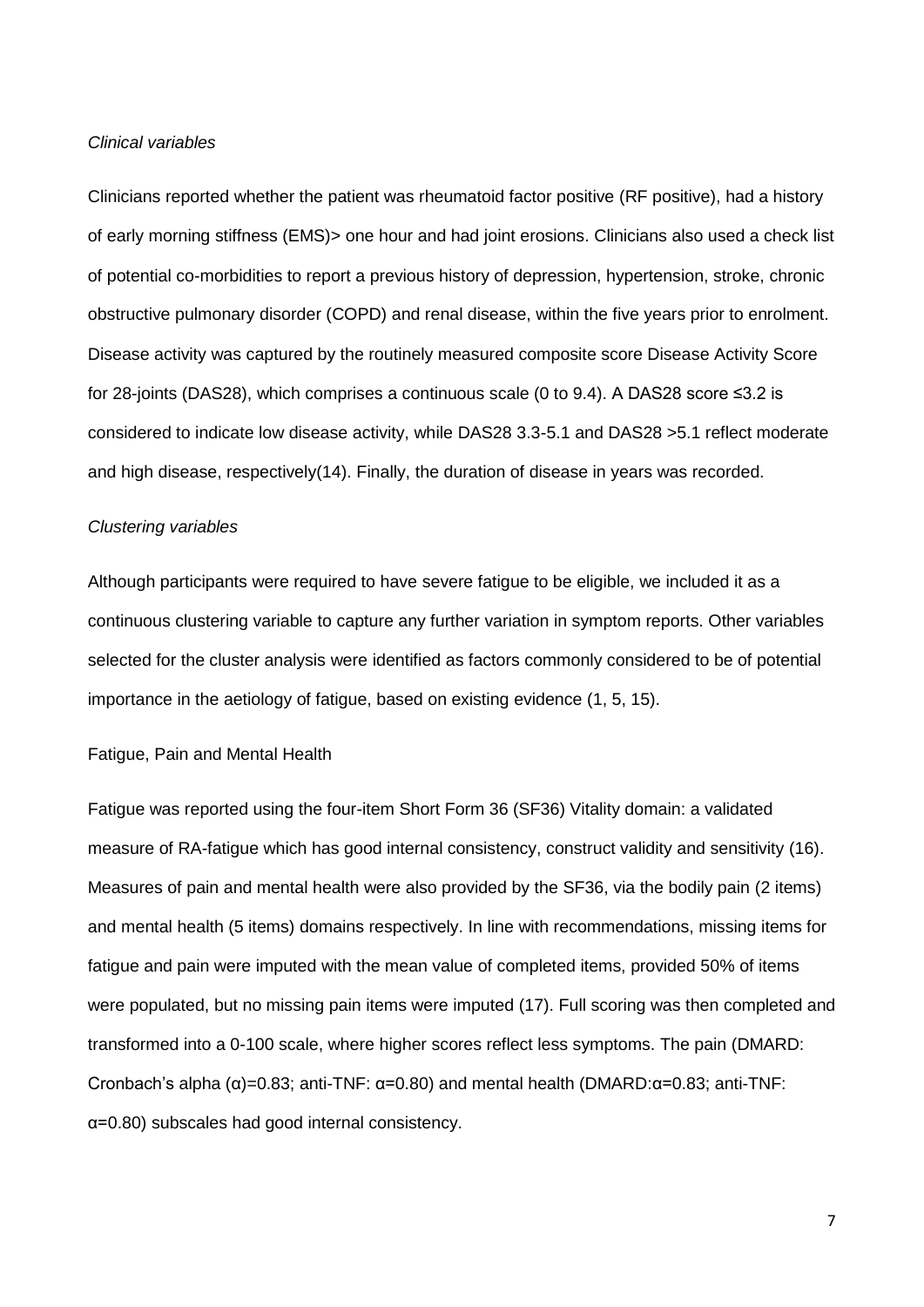#### Inflammation

Inflammation was captured by erythrocyte sedimentation rate (ESR) at the time of enrolment to the BSRBR-RA.

#### **Disability**

Disability was measured using the Stanford Health Assessment Questionnaire Disability Index (HAQ-DI), which has been well validated for use within this population (18). In keeping with previous analyses, the HAQ-DI was shown to have excellent internal consistency (DMARD:α=0.94; anti-TNF: α=0.93).

## **Analysis**

Only those with severe fatigue were included in these analyses. The enrolment characteristics of the cohorts were compared using median and inter-quartile range (IQR), or proportion and 95% confidence interval (95% CI). Clinically meaningful differences in the median scores of continuous variables were defined using previously defined minimum clinically important difference (MCID).

Existing estimates of the MCID for domains captured by the SF36 range from 5-10 units (19, 20), thus, for this analysis, a conservative clinically meaningful difference of 10 units was adopted. Established MCIDs for HAQ and DAS28 suggest that differences of 0.22 units (21) and 1.2 units (14, 22), respectively, are of importance.

Cluster analysis is an umbrella-term for a number of analyses, known as hierarchical or nonhierarchical (partitioning), which use variables specified by the researcher, to organise data into subgroups. Groups are identified so as to maximise the similarity (homogeneity) between those within a cluster and the dissimilarity (heterogeneity) to those in other clusters (23).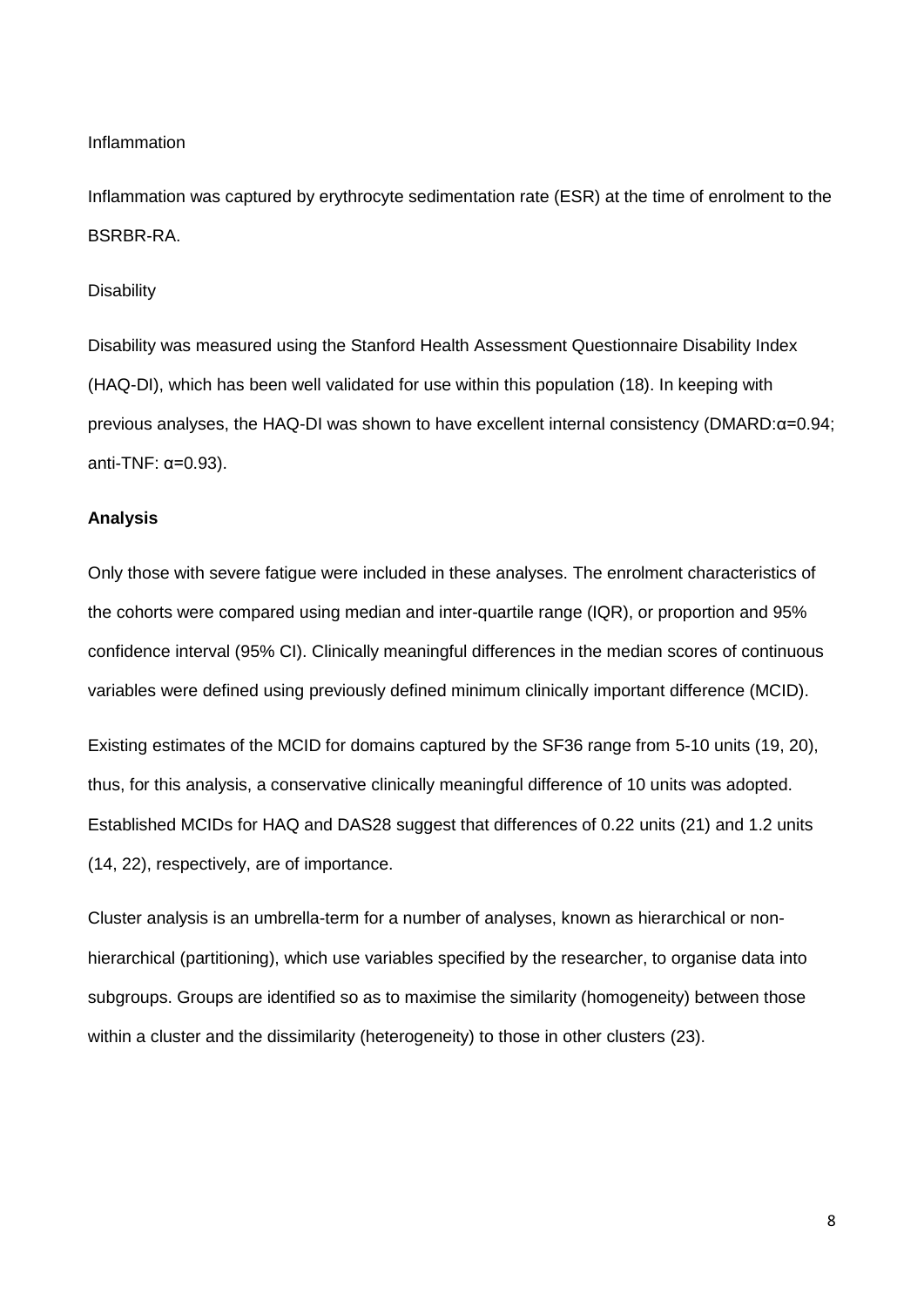As we did not know the number of groups likely present in the data, in order to meet our core aim, which was to identify robust clinically relevant clusters of fatigue, it was first necessary to identify an optimal cluster solution using hierarchical clustering.

We applied agglomerative hierarchical cluster analysis to the DMARD cohort, because the cohort had greater generalisability in comparison to the anti-TNF cohort (which comprises patients with active and severe disease). The clustering was performed by applying Euclidean distance measures and weighted-average-linkage to continuous data. The number of clusters present in the data was selected by consultation of the resultant dendrogram and the Duda and Hart Je(2)/Je(1) index(24).

As statistical analysis may produce a cluster solution which lacks face validity, it is important that criteria are used to determine whether statistically derived clusters are clinically relevant. For that reason to characterise the resultant cluster profiles generated using continuous scales, median scores on each clustering variable were calculated and compared to pre-defined cut-offs for severe symptoms.

## Severe symptom-cut offs

Severe symptom cut offs for SF36 domains were defined in reference to the 5th percentile of domain scores observed in an age and sex matched general population sample ((25)): 1604 participants randomly selected from health board records, as part of a large scale general population postal survey conducted in the Grampian Region of the UK.

Severe fatigue was defined as a score of less than or equal to 12.5 units on the SF36 Vitality 0- 100. Severe pain and poor mental health were also similarly dichotomised such that severe pain was defined as SF36 Bodily pain (0-100) ≤22 units and poor mental health as SF36 mental health (0-100) ≤35 units.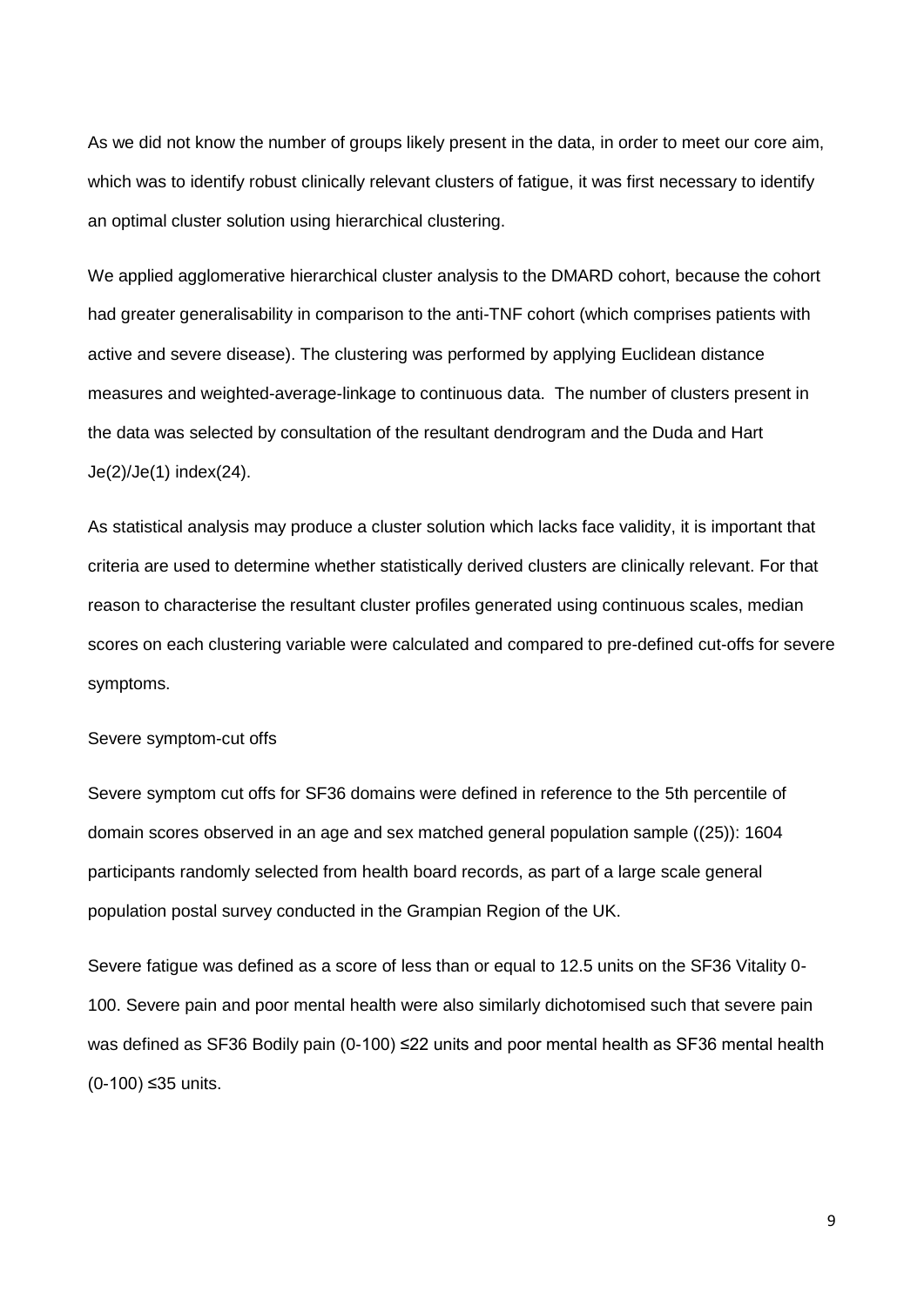For the purposes of cluster interpretation and reflecting clinical experience, ESR was dichotomised using an *a priori* selected definition where ESR≥50 reflected high inflammation and ESR<50 represented low inflammation (26). The HAQ is scored from 0 (no disability) to 3 (completely disabled) and was dichotomised for cluster characterisation such that a score <2 "no/low disability" and ≥2 "moderate/severe disability" (21).

Between cluster comparisons were conducted in line with the methods used to compare the enrolment characteristics of the cohorts.The resultant clustering solution was then validated through the application of non-hierarchical K-means cluster analysis in the anti-TNF cohort. The profile of each cluster was again characterised by comparing the median score of each clustering variable to the cut-offs for severe symptoms. The resultant cluster solutions from both clusters were compared for consistency. Clusters were considered validated if the same symptom clusters were returned following the application of the cut-offs for severe symptoms.

All analysis was conducted using Stata statistical software: release 13.0 (StataCorp).

## **RESULTS**

## *Participants*

Of the 16896 participants, 3774 were enrolled in the DMARD cohort; 762 had missing fatigue data at enrolment and a further 2460 did not meet the definition of severe fatigue. Thus, 552 participants from the DMARD cohort were eligible for this analysis. Of those eligible from the DMARD cohort, 492 participants provided complete clustering data and could therefore be entered into the clustering analysis (Figure 1).

A total of 13122 participants were enrolled into the anti-TNF cohort, of whom 1234 were missing fatigue data at enrolment, 836 participants were not anti-TNF naïve and 1676 were missing information about SF36 completion date or had completed the questionnaire more than 14 days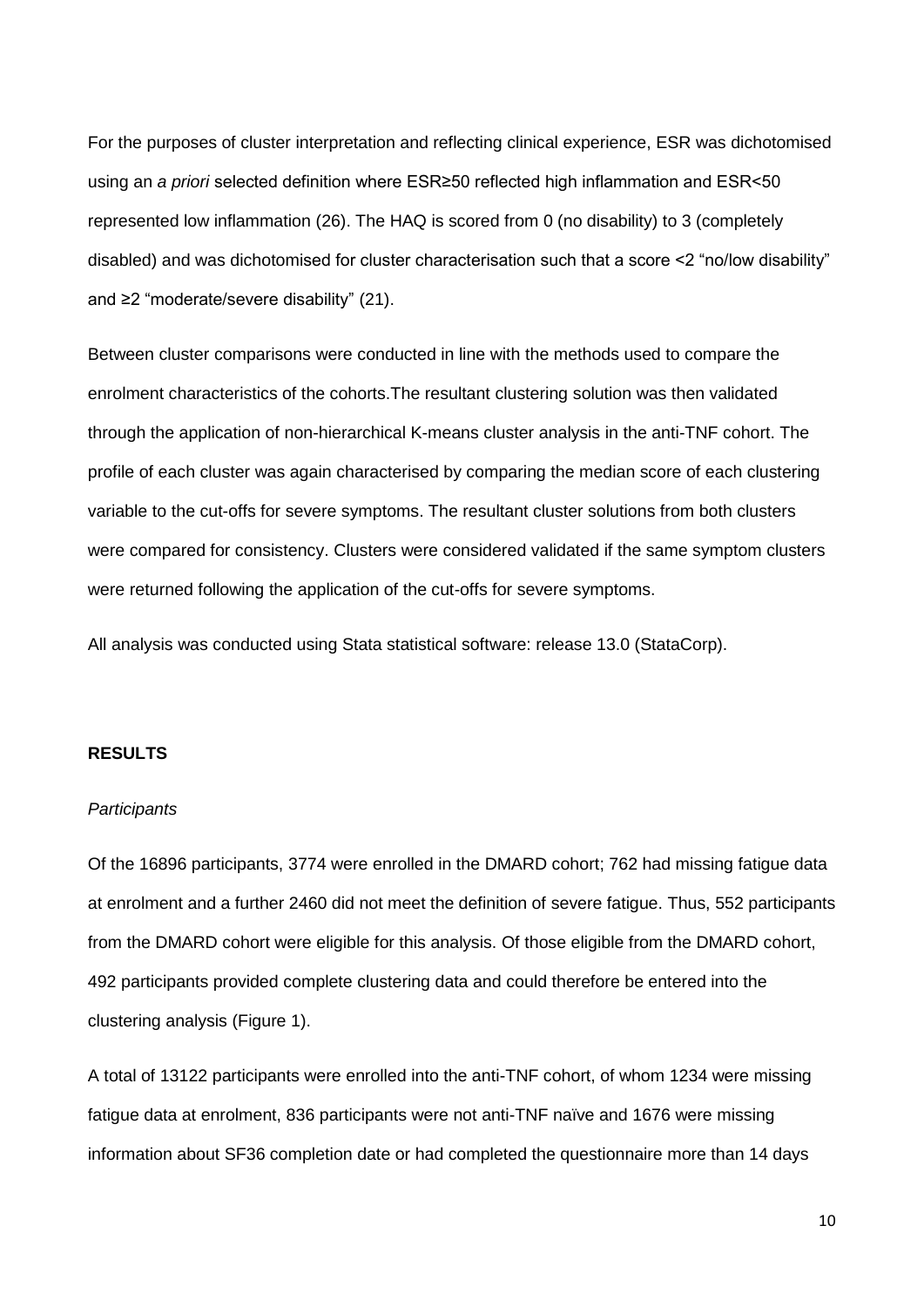after therapy commencement. Of those remaining, 3909 participants from the anti-TNF cohort had severe fatigue and were eligible for this study; 3554 had complete clustering data available.

# *[Insert Figure 1 here]*

# *Figure 1 – Flow of participant selection from 16896 patients recruited to the BSRBR-RA.*

The cohorts were of comparable ages (Median age (IQR) DMARD: 59 (51-67), anti-TNF: 57 (48- 64), though the median years of disease duration in the anti-TNF cohort was almost twice that of the DMARD cohort (12 (6-19) vs 7 (2-15). Moreover, those in the anti-TNF cohort had a substantially higher median disease activity (6.81, 6.14-7.48) when compared to those in the DMARD cohort (5.58, 4.63-6.52), indicating that they had greater disease burden. Greater proportions of those in the anti-TNF cohort were also RF positive (64.8%, 95%CI 63.2-66.4 vs 53.9%, 49.5-58.3) and had erosions (62.2%, 60.6-63.8 vs 42.7%, 38.3-47.1). Finally, the differences in pain and disability between the cohorts were clinically relevant, further indicating an increased disease burden in the anti-TNF cohort (Table 1).

# *[Insert Table 1 here]*

# *Hierarchical clustering solution*

Consultation of the resultant dendrogram (Supplementary material) and the Duda and Hart Je(2)/Je(1) index indicated that a four cluster solution was optimal.

*Defining the groups*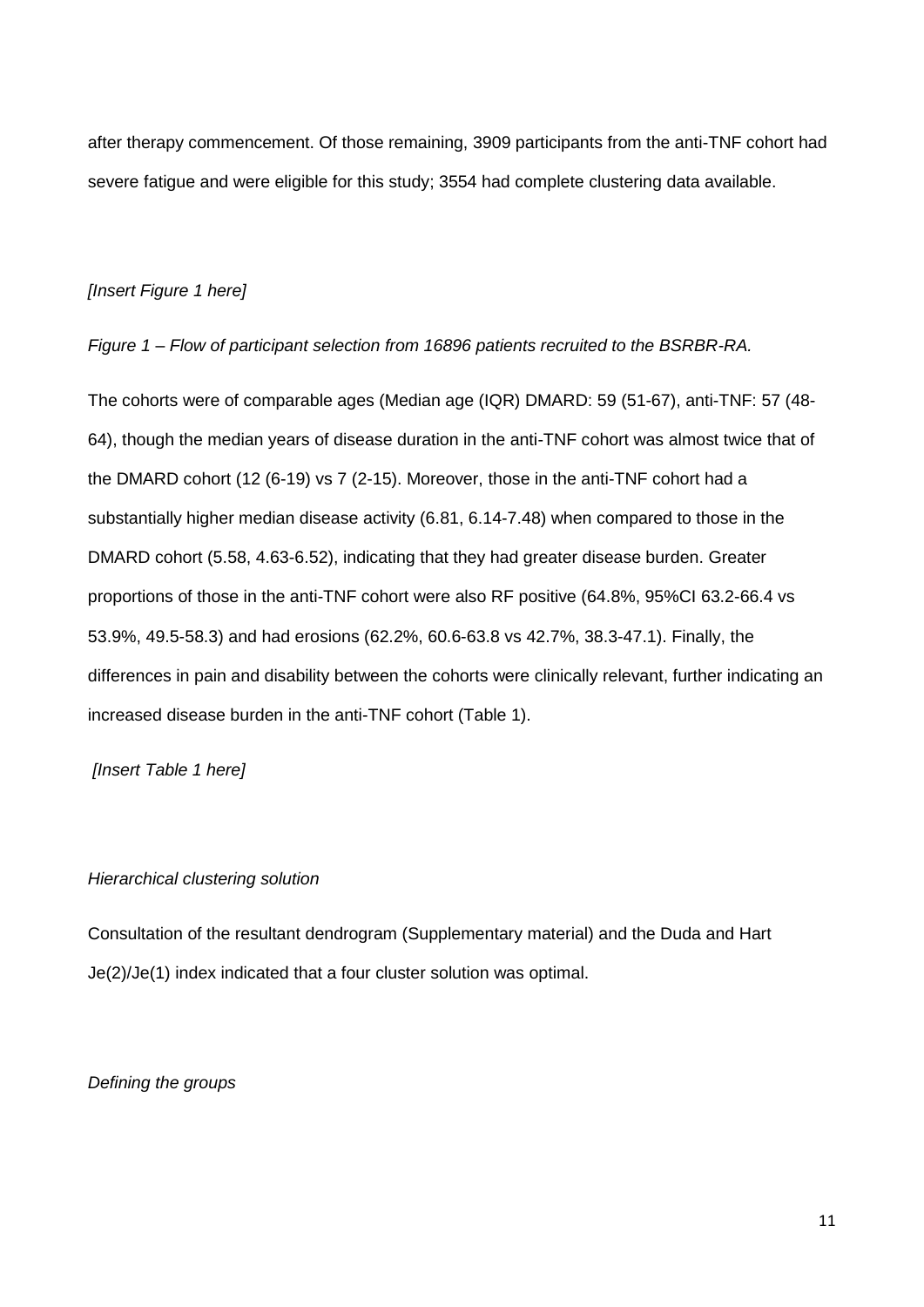Pre-defined cut-offs for severe symptoms were applied to the resultant clusters and showed that all clusters reported severe pain and disability, and symptom clusters were distinguished based on the presence/absence of poor mental health and high inflammation. The first observed cluster comprised 46% of all those clustered (n=227) and was labelled '*Basic*'. Participants in this cluster had severe pain and disability, as well as fatigue, but low inflammation and good mental health. Cluster 2 was labelled '*Affective'*, as the 199 (40%) participants in this cluster reported severe pain, disability and poor mental health, but low inflammation. Just 22 participants (4.5% of those clustered) were captured by the '*Global*' cluster, in which participants scored poorly on all clustering variables. The final cluster comprised 8.9% of clustered participants (n=44), who reported severe pain, disability and high inflammation, but good mental health. This final cluster was labelled '*Inflammatory*'.

## *Distinguishing the groups*

Between-cluster comparisons of median and inter-quartile ranges (IQR), or proportions and 95% confidence intervals (95% CI), as appropriate sought to distinguish the groups (Table 2). There were no substantial differences in demographic variables; a higher proportion of those in the *Global* cluster were not working due to illness and disability (54.4%), when compared to the other clusters (range: 30.2-34.7%), though the 95% confidence intervals overlapped between the clusters.

The *Affective* cluster was distinguished from the *Basic* and *Inflammatory* clusters, on the basis of clinician reported history of depression, which was more prevalent in the *Affective* group (40.9%,34.1-47.7) than in the other clusters (18.1%, 13.6-22.6 and 6.8%,-0.64-14.2, respectively). Further, along with the *Global* cluster, mental health was the poorest in the *Affective* cluster, (both 30, 20-40), with the difference compared to the *Basic* (60, 50-70) or *Inflammatory* clusters (65, 50- 80) in excess of three times the MCID. The *Affective* cluster was distinguished from the *Global* cluster by differences in excess of the MCID in median DAS28 (*Affective:* 5.53, 4.47-6. 38 vs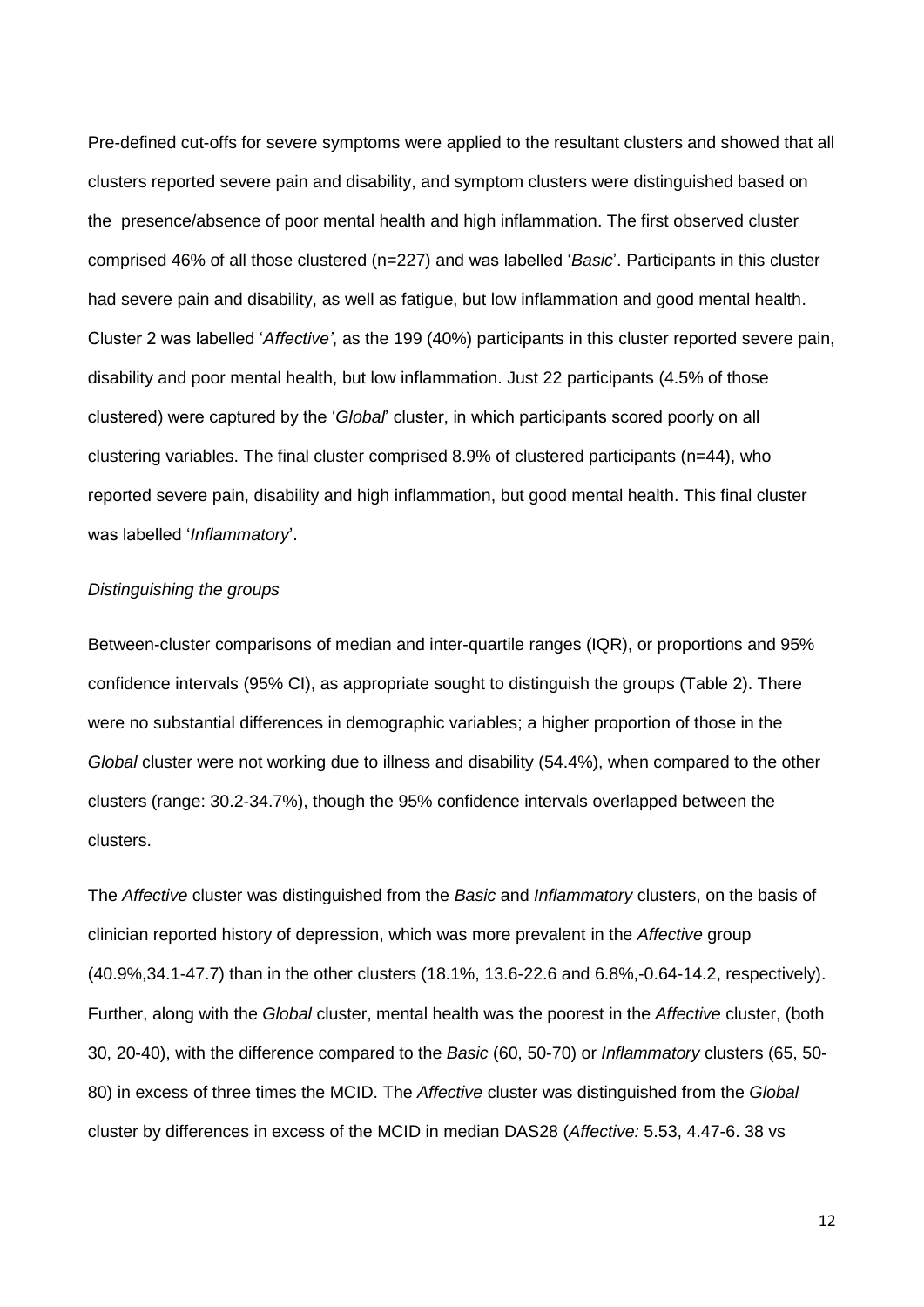*Global*: 7.14, 6.43-8.02) and a difference of more than four-fold in median inflammation (22, 13-42 vs 99.5, 94-115, respectively).

The *Global* cluster had the most severe median pain (0, 0-10), compared to all other clusters (*Basic* and *Affective*: 20, 10-30; *Inflammatory*: 20, 20-30) and the greatest median disability (2.4, 2.2-2.7 vs *Basic*: 2.0, 1.5-2.4; *Affective* 2.0, 1.6-2.4; *Inflammatory* 2.0, 1.5-2.0). This cluster was distinguished from the *Basic* cluster on the basis of DAS28, which was substantially higher amongst participants in the *Global* cluster (7.14, 6.43-8.02 vs 5.40, 4.68-6.37) and level of inflammation (ESR: 99.5, 94-115 vs 31, 18-44). The principal difference between the *Global* and *Inflammatory* clusters was difference in excess of three times the MCID indicating that those in *Global* cluster had poor mental health (30, 20-40 vs 65, 50-80, respectively).

Those in *Inflammatory* cluster had the least median fatigue (12.5 units), compared to all other clusters (6.25 units), but this difference was not clinically meaningful. They also had a substantially lower prevalence of COPD 2.3% (-2.1-6.7), than in the *Basic* (11.0 (7.3-14.7) and *Affective* clusters (13.1 (8.4-17.8) and fewer had erosions (29.5% vs range: 40.7-45.4%), though the 95% confidence intervals overlapped with those of the other clusters.

## *K-means validation*

Following the identification of the optimal cluster solution in the DMARD cohort, K-means clustering, proposing the existence of four clusters was applied. Following the application of predefined cut-offs for severe symptoms, the same symptom cluster solution was observed in the anti-TNF cohort to that observed in the DMARD cohort (Figure 2), though the proportion of participants in each cluster differed. . The first cluster, labelled as a '*Basic*' cluster, contained 1021 participants (28.7% of all those clustered) who reported severe levels of pain and disability, but low median levels of inflammation and few mental health problems.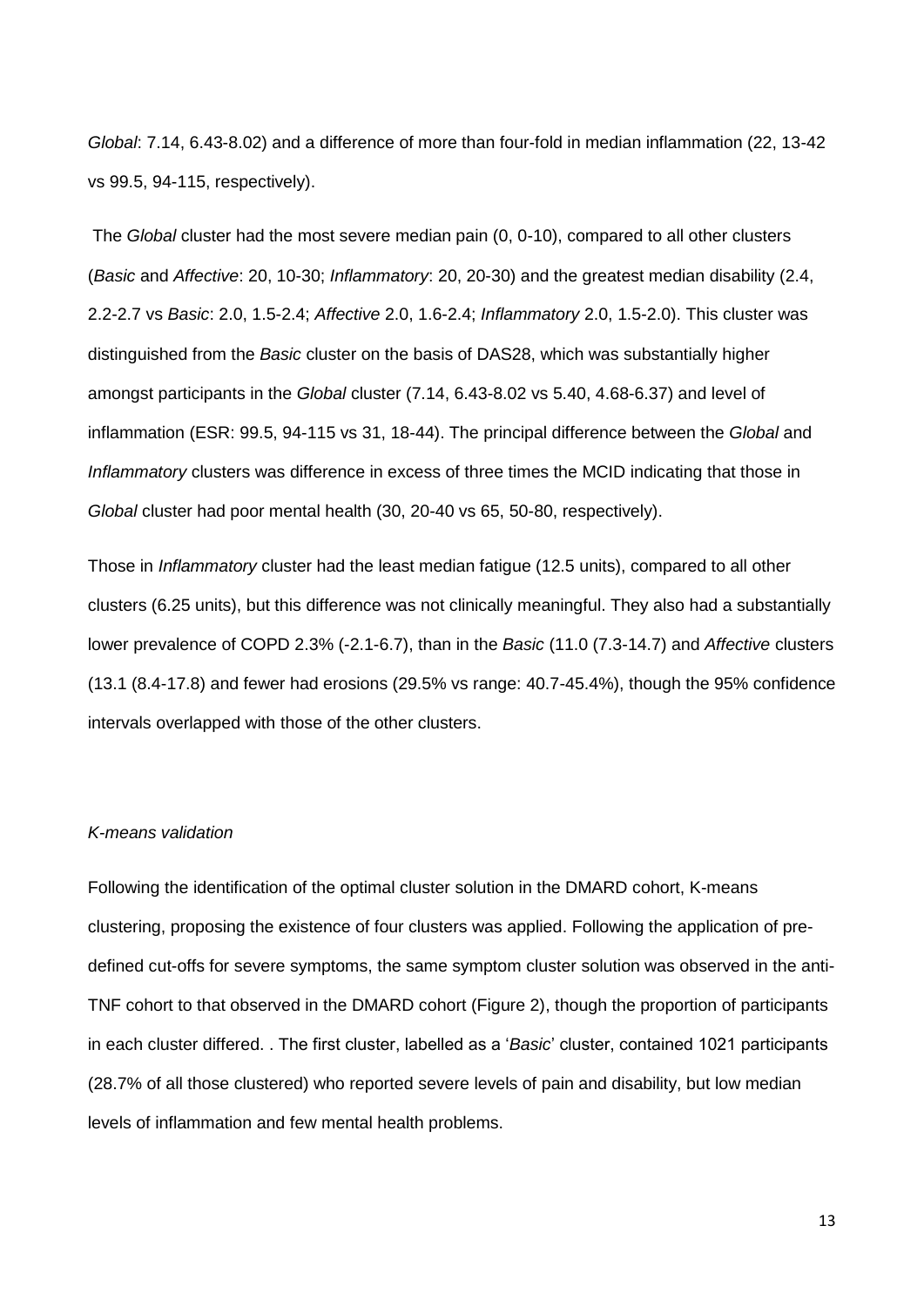## *[Insert Figure 2 here]*

*Figure 2 – Cluster solution identified following the application of severe symptom cut-offs; Pain SF36 (0-100) ≤22, Mental Health (MH) SF36 (0-100) ≤35, Disability (HAQ) Stanford HAQ≥2, Inflammation (ESR)≥50.*

The '*Affective*' cluster produced in the anti-TNF cohort comprised 1074 participants (30.2% of those clustered) who reported severe median reports of pain, disability and poor mental health, but with an absence of inflammation (Table 3). The third cohort represented a comparable '*Global'*  cluster, identified by median scores on all clustering variables which reflected severe symptom burden and containing 857 participants (24.1% of those clustered). Finally, the '*Inflammatory*' cluster was replicated as the smallest cluster, with 16.9% of all those clustered (n=602), reporting severe pain, disability and high inflammation, but few median mental health complaints.

*[Insert Table 3 here]*

## **DISCUSSION**

We present the first known study to investigate the existence of severe fatigue sub-types in chronic inflammatory disease. In two large distinct cohorts of RA, four fatigue sub-types (*Basic, Affective, Inflammatory* and *Global*) have been identified and validated.

A number of potential limitations should be considered before interpreting these results. First, we conducted our analyses in highly selected participants with severe fatigue from two cohorts, of which neither may be fully generalizable to 'real life' RA populations. However, that the identified clusters appear to be stable, albeit in different proportions, across two clinically disparate cohorts suggests that these conclusions may be applicable across many population samples. Moreover, given the pervasive nature of fatigue across inflammatory rheumatic diseases and the evidence shared with idiopathic chronic fatigue populations, that mood characterises distinct clusters (27,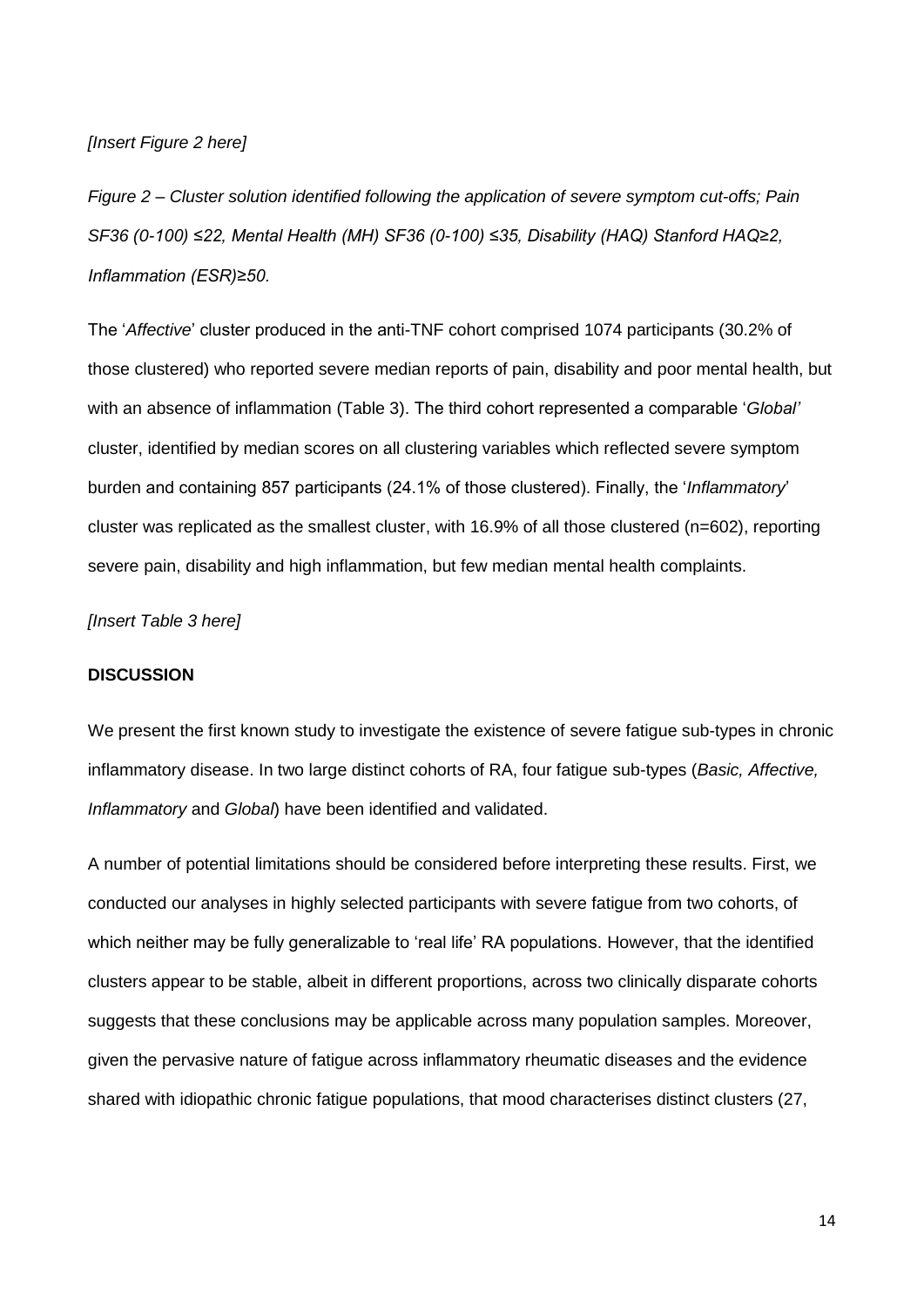28), it would be interesting to examine whether these fatigue sub-types also exist within other inflammatory disorders.

As this analysis used secondary data, there was no control over what data were collected (e.g. not all co-morbidities which may influence ESR were available) and the measures by which they were assessed.(e.g.the SF36 Mental Health domain represents a broad assessment of psychological distress and wellbeing and cannot be considered comprehensive or specific to any underlying mental health complaint). We also acknowledge that although validated to measure fatigue in RA, the vitality subscale of the SF36 was not originally developed to directly capture 'fatigue' and so future studies are needed to confirm the present clusters using questionnaires which have been specifically designed to assess fatigue.

Nevertheless, the variables used to capture all clustering variables represent those commonly used in clinic, and/or those which have been validated for use in RA populations(14, 16, 18, 29). Furthermore, we selected those factors for our cluster analysis that are most commonly referenced as putative aetiologies. However, a number of potentially important discriminators, such as sleep problems and physical activity(30), were not captured by the original study and therefore could not be included in this analysis. It is clear that additional data may have further aided the interpretation of clusters. For example, information on fibromyalgia status may have informed an improved understanding of the *Affective* cluster, for whom the high prevalence of depression history and sero-negativity, along with other characteristics may have better identified them as patients with co-existing fibromyalgia (or indeed primary fibromyalgia mis-classified as RA). Clearly, future investigations should incorporate more clinical data such as this as well as harnessing new biological correlates (e.g. cytokines) as they emerge.

One of the most important limitations of cluster analysis pertains to the number of techniques available and the paucity of guidelines as to which should be used in any given context ((23)). For that reason, other methods of analyses, such as latent class analysis (LCA) were considered for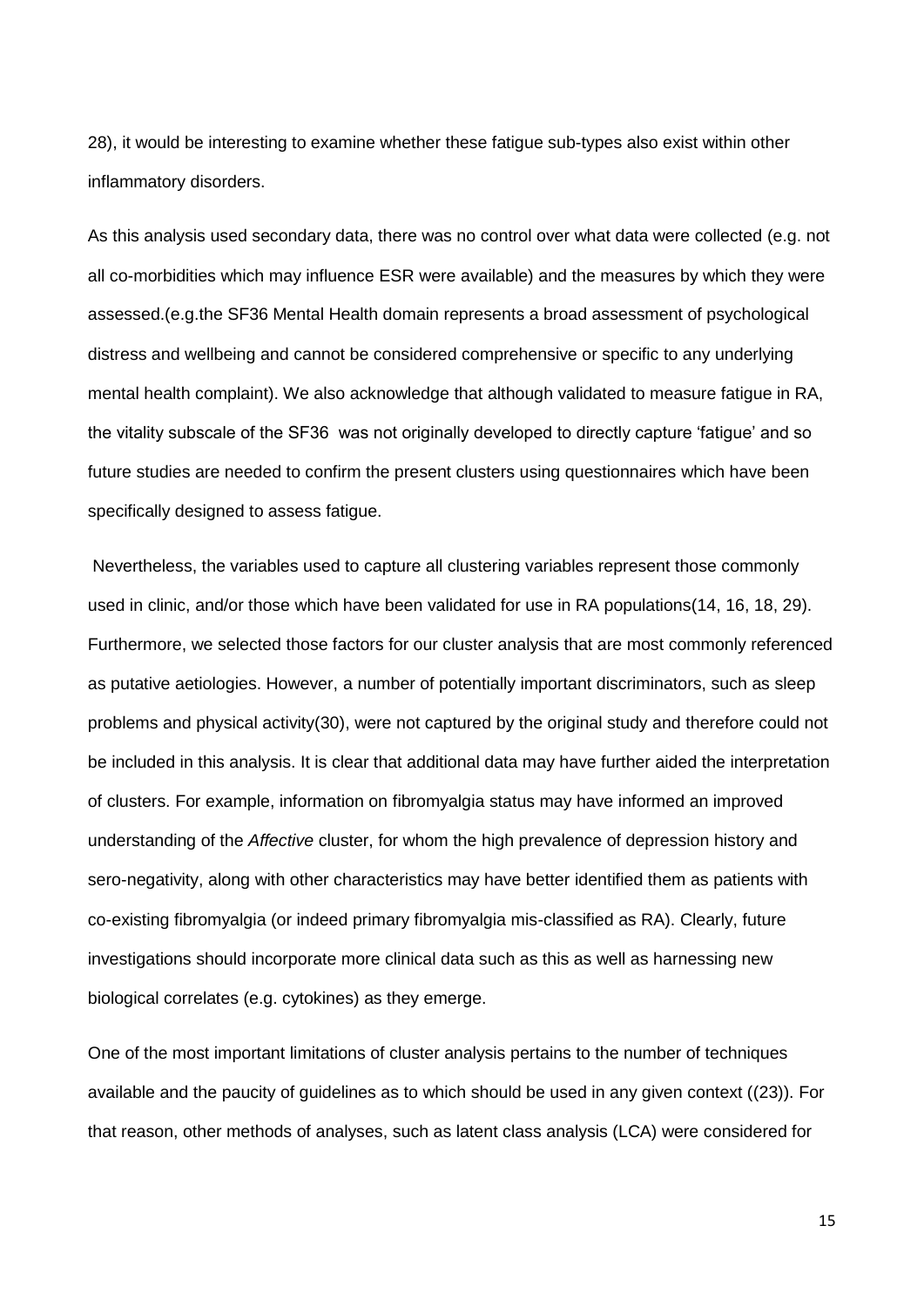this study. However, LCA is particularly useful when it is assumed that a latent (unobserved) variable is responsible for the relationships between observed symptoms. Here, we suggested that fatigue persons would differ on the basis of the absence or presence of observed variables. In this way, cluster analysis is the most suitable method for our descriptive analysis of symptom clusters.

Nevertheless this largely exploratory approach may be sensitive to experimenter bias, where the expectancies of the researcher inform the identification of an optimal solution. To alleviate these concerns, we pre-specified a) our clustering variables based their relevance shown in existing literature and b) the hierarchical method by which we clustered our variables in the DMARD cohort and our rules to determine the number of clusters present. In particular, we selected weightedaverage-linkage because this technique assumes that the common characteristics of the cluster are more representative of their true type than any single data-point. This may be especially pertinent for subjectively-influenced symptoms such as pain and fatigue where it may be more important to be similar to an existing typology of symptoms, than to the symptoms reported by a specific individual. Finally, weighted-average-linkage is particularly suitable when there is no reason to assume group sizes would be equal ((31)), as other methods such as Ward's method are known to try and force identification of similarly sized clusters.

Cluster analysis represents an increasingly useful set of techniques to identify patient subgroups between which the aetiology of symptoms may differ. For example, work in cancer has identified the existence of genetic and hormonal variations between symptom clusters(9, 32, 33). In rheumatology, these techniques have underscored the heterogeneity of fibromyalgia, identifying physiologically distinct sub-groups (34, 35). They have also been employed in RA populations, though to the best of our knowledge, no studies have specifically deconstructed severe fatigue in RA, rather their application has been limited to the investigation of psychosocial risk profiles(36), pain behaviours(37), or general symptom profiles(38).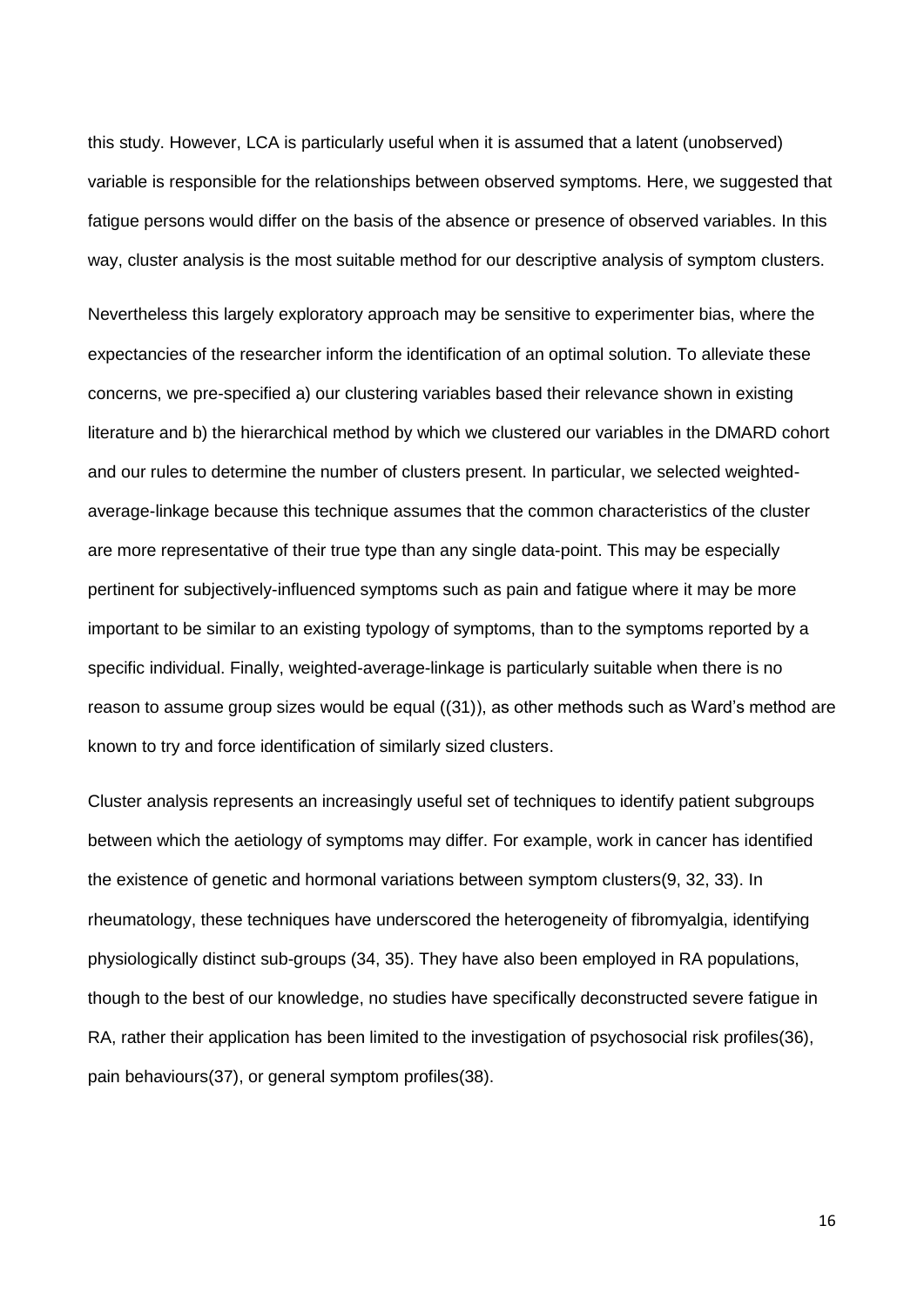The identification of distinct severe RA-fatigue subtypes may explain why previous experiments seeking to understand the biology of this problem have been unfruitful and why existing interventions have been shown to have only modest effects on fatigue(7, 39). We propose that such studies could adapt their sample inclusion criteria in line with these subtypes. For example, it seems plausible that any specific cytokine mediators of fatigue would be more optimally identified within powered samples of patients fulfilling the characteristics of 'inflammatory fatigue' (as defined here) rather than the inclusive approach to sampling which has been commonly applied in other populations(40). More immediate clinical benefits may be derived from longitudinal inspection of these clusters to test their stability (recognising that they may change with therapy) and prognostic capacities. We, for example, would hypothesise that membership of the global fatigue cluster confers poorer prognosis in comparison to membership of the basic fatigue cluster. Moreover the subtypes may inform stratified treatment approaches. Fatigue is not only a significant predictor of disability, poor quality of life and reduced well-being but also of medical costs and employment loss(3, 41-44) and its alleviation is clearly important for patients. Future studies should be conducted to test the predictive value of these sub-types within the context of trials, for example testing the efficacy of cognitive behavioural therapy on 'affective fatigue' or more aggressive immunomodulation for 'inflammatory fatigue' may ultimately lead to a personalised approach to fatigue management.

In conclusion, among RA patients with severe fatigue, our results validate the impression given by patients, clinicians and existing evidence as to the heterogeneity of this disabling symptom. Clinically relevant severe fatigue sub-types were identified and validated in two diverse RA cohorts and may now provide a crucial platform to launch enriched mechanistic investigations through the selection of more homogenous samples. In the future, these may also inform steps towards subphenotyping fatigue across the chronic inflammatory disease spectrum and beyond.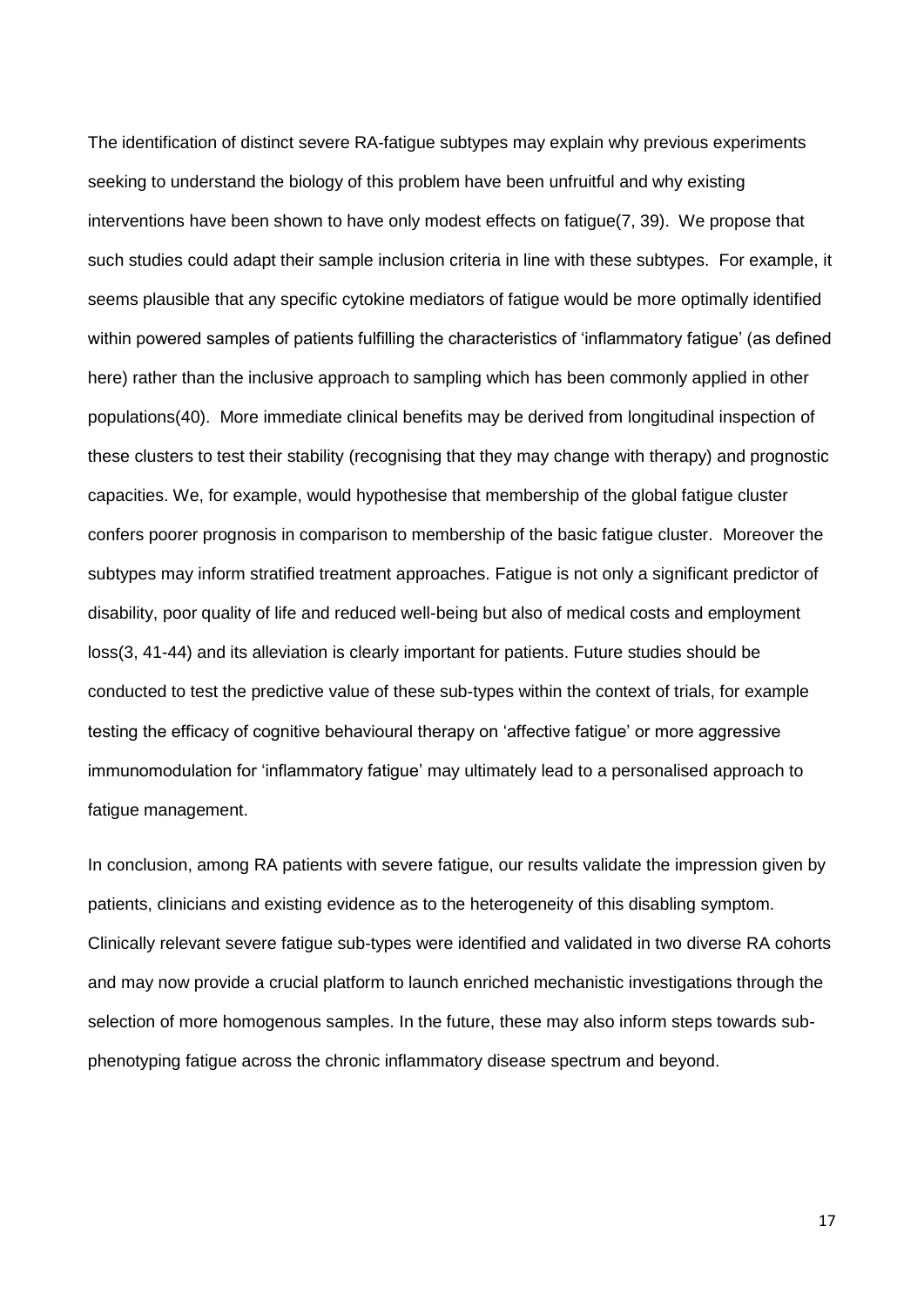#### Reference List

- 1. Pollard LC, Choy EH, Gonzalez J, Khoshaba B, Scott DL. Fatigue in rheumatoid arthritis reflects pain, not disease activity. Rheumatology 2006;45(7):885-9.
- 2. Rupp I, Boshuizen HC, Jacobi CE, Dinant HJ, van den Bos GA. Impact of fatigue on health $\Gamma \zeta$ Érelated quality of life in rheumatoid arthritis. Arthritis Care & Research 2004;51(4):578-85.
- 3. Wolfe F, Hawley DJ, Wilson K. The prevalence and meaning of fatigue in rheumatic disease. The Journal of rheumatology 1996;23(8):1407-17.
- 4. Hewlett S, Cockshott Z, Byron M, Kitchen K, Tipler S, Pope D, Hehir M. Patients' perceptions of fatigue in rheumatoid arthritis: overwhelming, uncontrollable, ignored. Arthritis Care & Research 2005;53(5):697-702.
- 5. Nikolaus S, Bode C, Taal E, de Laar MA. Fatigue and factors related to fatigue in rheumatoid arthritis: a systematic review. Arthritis Care & Research 2013;65(7):1128-46.
- 6. Chauffier K, Salliot C, Berenbaum F, Sellam J+. Effect of biotherapies on fatigue in rheumatoid arthritis: a systematic review of the literature and meta-analysis. Rheumatology 2012;51(1):60-8.
- 7. Cramp F, Hewlett S, Almeida C, Kirwan JR, Choy EH, Chalder T, Pollock J, Christensen R. Non pharmacological interventions for fatigue in rheumatoid arthritis. The Cochrane Library 2013.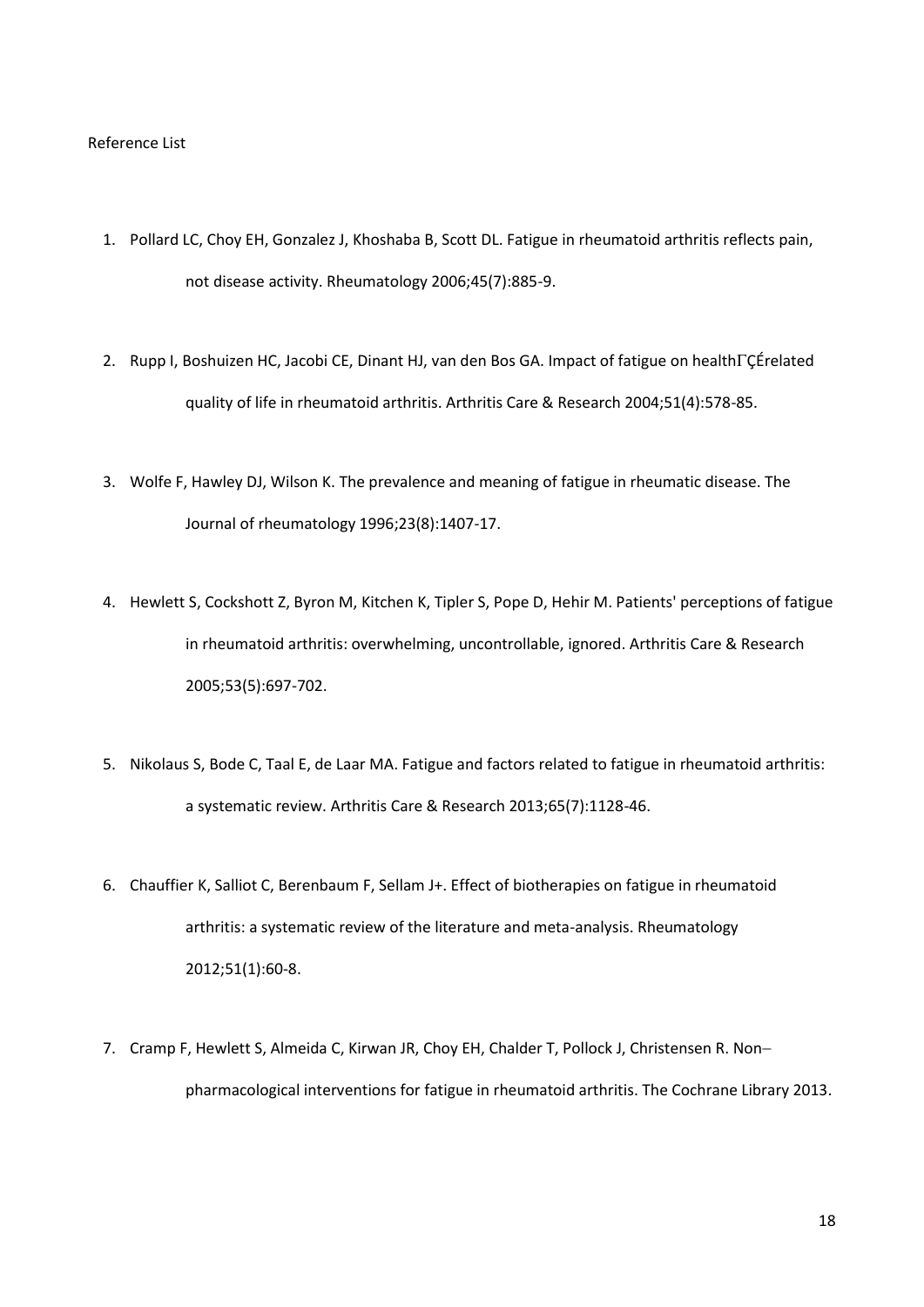- 8. Huyser BA, Parker JC, Thoreson R, Smarr KL, Johnson JC, Hoffman R. Predictors of subjective fatigue among individuals with rheumatoid arthritis. Arthritis & Rheumatism 1998;41(12):2230-7.
- 9. Diatchenko L, Fillingim RB, Smith SB, Maixner W. The phenotypic and genetic signatures of common musculoskeletal pain conditions. Nature Reviews Rheumatology 2013;9(6):340-50.
- 10. Illi J, Miaskowski C, Cooper B, Levine JD, Dunn L, West C, Dodd M, Dhruva A, Paul SM, Baggott C. Association between pro-and anti-inflammatory cytokine genes and a symptom cluster of pain, fatigue, sleep disturbance, and depression. Cytokine 2012;58(3):437-47.
- 11. Watson K, Hyrich K. The role of the British society for rheumatology biologics register (BSRBR) and the NICE guidelines for anti-TNF therapy. Musculoskeletal Care 2003;1(1):58-64.
- 12. Watson K, Symmons D, Griffiths I, Silman A. The British Society for Rheumatology Biologics Register. Annals of the rheumatic diseases 2005;64(suppl 4):iv42-iv43.
- 13. Arnett FC, Edworthy SM, Bloch DA, Mcshane DJ, Fries JF, Cooper NS, Healey LA, Kaplan SR, Liang MH, Luthra HS. The American Rheumatism Association 1987 revised criteria for the classification of rheumatoid arthritis. Arthritis & Rheumatism 1988;31(3):315-24.
- 14. Fransen J, Van Riel PL. The Disease Activity Score and the EULAR response criteria. Rheumatic Disease Clinics of North America 2009;35(4):745-57.
- 15. Druce KL, Jones GT, Macfarlane GJ, Basu N. Determining pathways to improvements in fatigue in rheumatoid arthritis: results from the British Society for Rheumatology Biologics Register for Rheumatoid Arthritis. Arthritis & Rheumatology 2015;67(9):2303-10.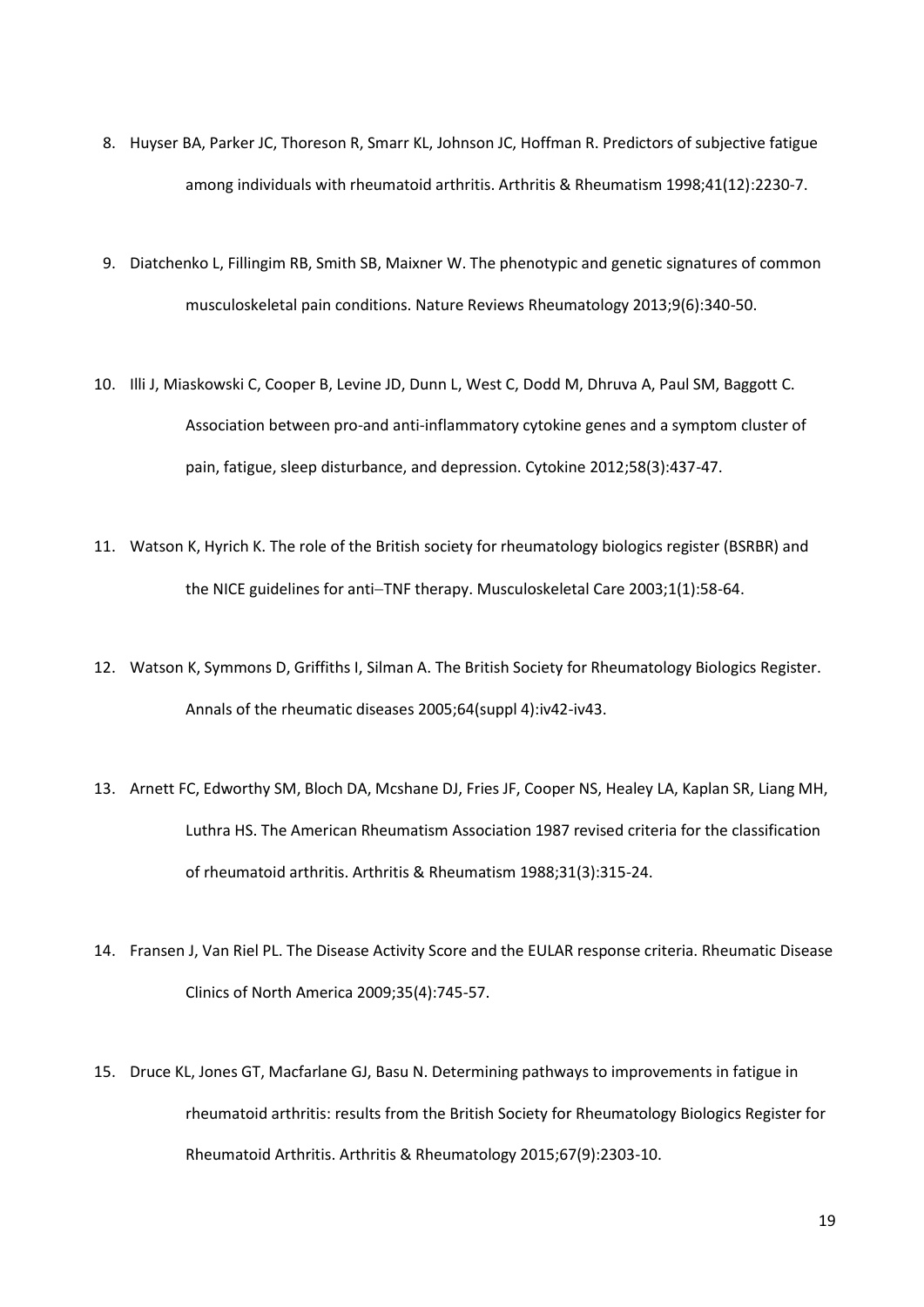- 16. Hewlett S, Dures E, Almeida C. Measures of fatigue: Bristol Rheumatoid Arthritis Fatigue Multi Dimensional Questionnaire (BRAF MDQ), Bristol Rheumatoid Arthritis Fatigue Numerical Rating Scales (BRAF NRS) for Severity, Effect, and Coping, Chalder Fatigue Questionnaire (CFQ), Checklist Individual Strength (CIS20R and CIS8R), Fatigue Severity Scale (FSS), Functional Assessment Chronic Illness Therapy (Fatigue)(FACIT-F), Multi-Dimensional Assessment of Fatigue (MAF), Multi-Dimensional Fatigue Inventory (MFI), Pediatric Quality Of Life (PedsQL) MultiÇÉDimensional Fatigue Scale, Profile of Fatigue (ProF), Short Form 36 Vitality Subscale (SF-36 VT), and Visual Analog Scales (VAS). Arthritis Care & Research 2011;63(S11):S263-S286.
- 17. Ware Jr JE, Sherbourne CD. The MOS 36-item short-form health survey (SF-36): I. Conceptual framework and item selection. Medical care 1992;473-83.
- 18. Kirwan JR, REEBACK JS. Stanford Health Assessment Questionnaire modified to assess disability in British patients with rheumatoid arthritis. Rheumatology 1986;25(2):206-9.
- 19. Kosinski M, Zhao SZ, Dedhiya S, Osterhaus JT, Ware JE. Determining minimally important changes in generic and disease-specific health-related quality of life questionnaires in clinical trials of rheumatoid arthritis. Arthritis & Rheumatism 2000;43(7):1478-87.
- 20. Strand V, Singh JA. Improved health-related quality of life with effective disease-modifying antirheumatic drugs: evidence from randomized controlled trials. The American journal of managed care 2008;14(4):234-54.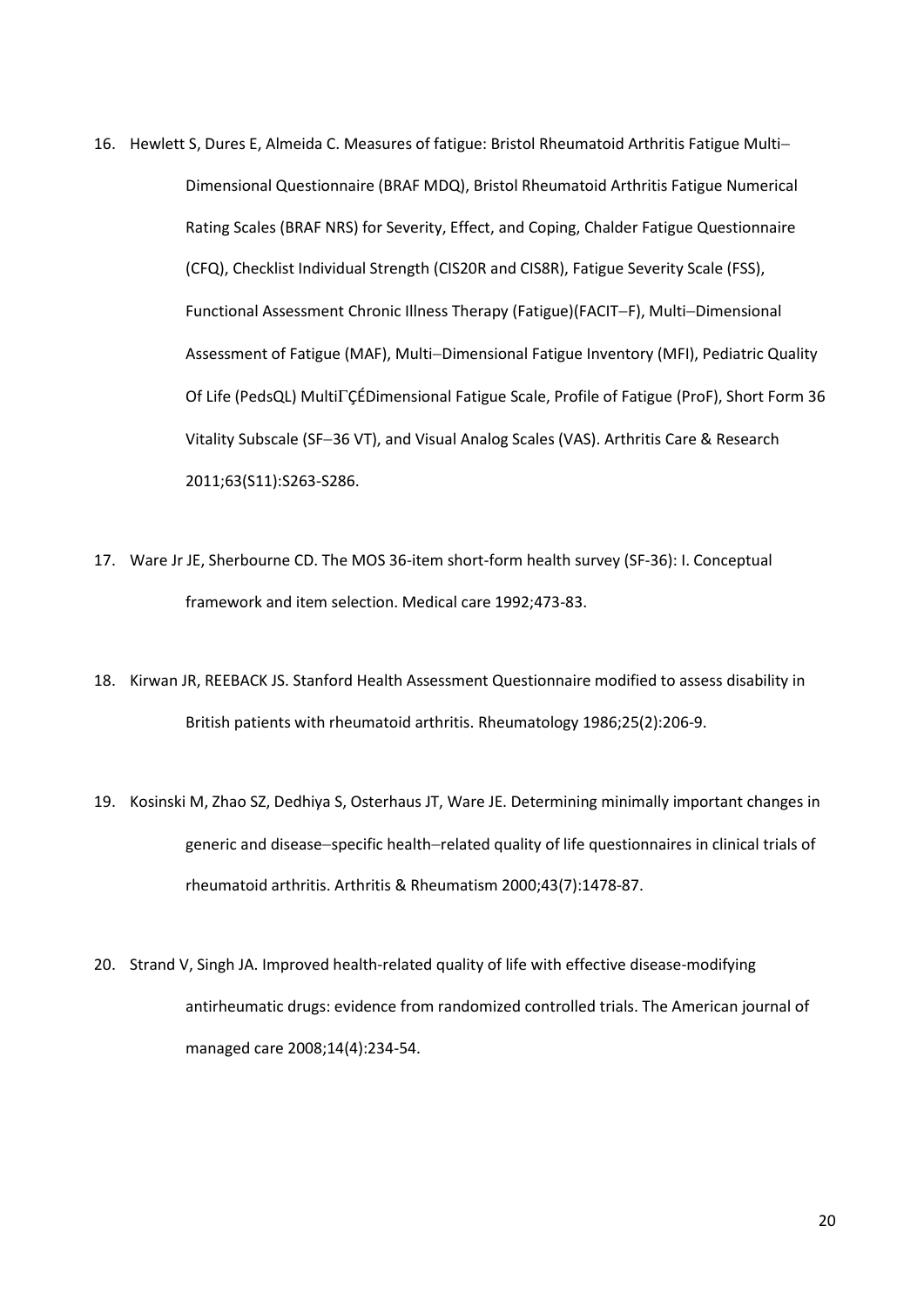- 21. Bruce B, Fries JF. The Stanford health assessment questionnaire: dimensions and practical applications. Health and quality of life outcomes 2003;1(1):20.
- 22. Van Gestel AM, Prevoo MLL, Van't Hof MA, Van Rijswijk MH, Van de Putte LBA, Van Riel PLCM. Development and validation of the European League Against Rheumatism response criteria for rheumatoid arthritis: comparison with the preliminary American College of Rheumatology and the World Health Organization/International League Against Rheumatism criteria. Arthritis & Rheumatism 1996;39(1):34-40.
- 23. Clatworthy J, Buick D, Hankins M, Weinman J, Horne R. The use and reporting of cluster analysis in health psychology: A review. British journal of health psychology 2005;10(3):329-58.
- 24. Rabe-Hesketh S, Everitt BS. Cluster Analysis. In: Rabe-Hesketh S, Everitt BS, editors. Handbook of Statistical Analyses. 4th ed. Boca Raton: Chapman & Hall/CRC; 2007. p. 295-313.
- 25. Fluess E, Bond CM, Jones GT, Macfarlane GJ. The re-evaluation of the measurement of pain in population-based epidemiological studies: The SHAMA study. British Journal of Pain 2014;2049463714546498.
- 26. Brigden ML. Clinical Utility of the Erythrocyte Sedimentation Rate. American Family Physician 1999;60(5):1443-50.
- 27. Nisenbaum R, Reyes M, Unger ER, Reeves WC. Factor analysis of symptoms among subjects with unexplained chronic fatigue: what can we learn about chronic fatigue syndrome? Journal of psychosomatic research 2004;56(2):171-8.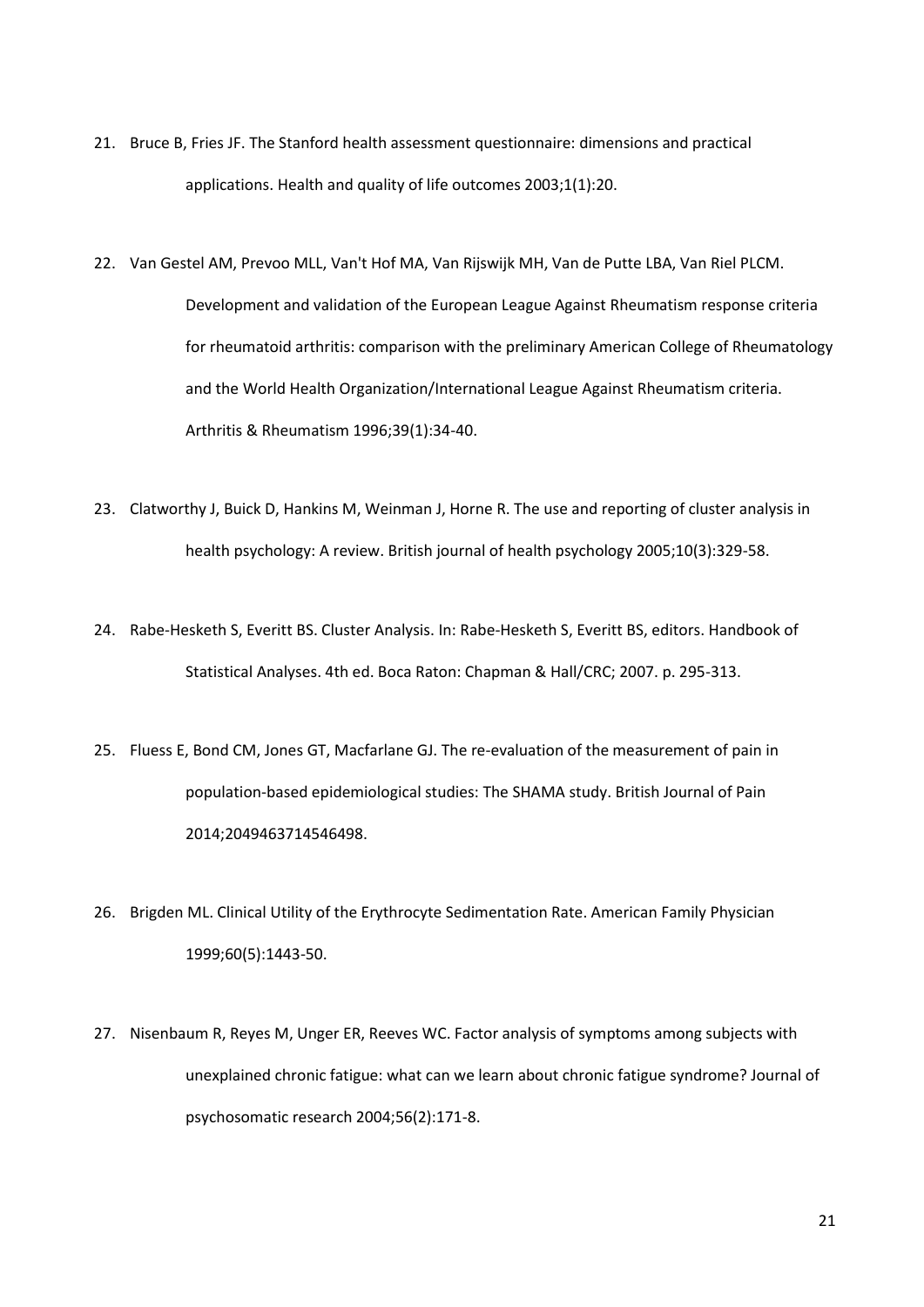- 28. Jason L, Taylor Re. Applying cluster analysis to define a typology of chronic fatigue syndrome in a medically-evaluated, random community sample. Psychology and Health 2002;17(3):323-37.
- 29. Hawke G, Mian S, Kendzerska T, French M. Measures of adult pain: Visual Analog Scale for Pain (VAS Pain), Numeric Rating Scale for Pain (NRS Pain), McGill Pain Questionnaire (MPQ), Short-Form McGill Pain Questionnaire (SF-MPQ), Chronic Pain Grade Scale (CPGS), Short Form-36 Bodily Pain Scale (SF-36 BPS), and Measure of Intermittent and Constant Osteoarthritis Pain (ICOAP. Arthritis Care & Research 2011;63(11):S240-S252.
- 30. Hewlett S, Chalder T, Choy E, Cramp F, Davis B, Dures E, Nicholls C, Kirwan J. Fatigue in rheumatoid arthritis: time for a conceptual model. Rheumatology 2011;50(6):1004-6.
- 31. Dodd MJ, Cho MH, Cooper BA, Miaskowski C. The effect of symptom clusters on functional status and quality of life in women with breast cancer. European Journal of Oncology Nursing 2010;14(2):101-10.
- 32. Miaskowski, Christine and Aouizerat, Bradley E. Is there a biological basis for the clustering of symptoms? Seminars in oncology nursing 23[2], 99-105. 2007. Elsevier.

Ref Type: Conference Proceeding

33. Thornton LM, Andersen BL, Blakely WP. The pain, depression, and fatigue symptom cluster in advanced breast cancer: Covariation with the hypothalamic $\Gamma$ Côpituitary $\Gamma$ Côadrenal axis and the sympathetic nervous system. Health Psychology 2010;29(3):333.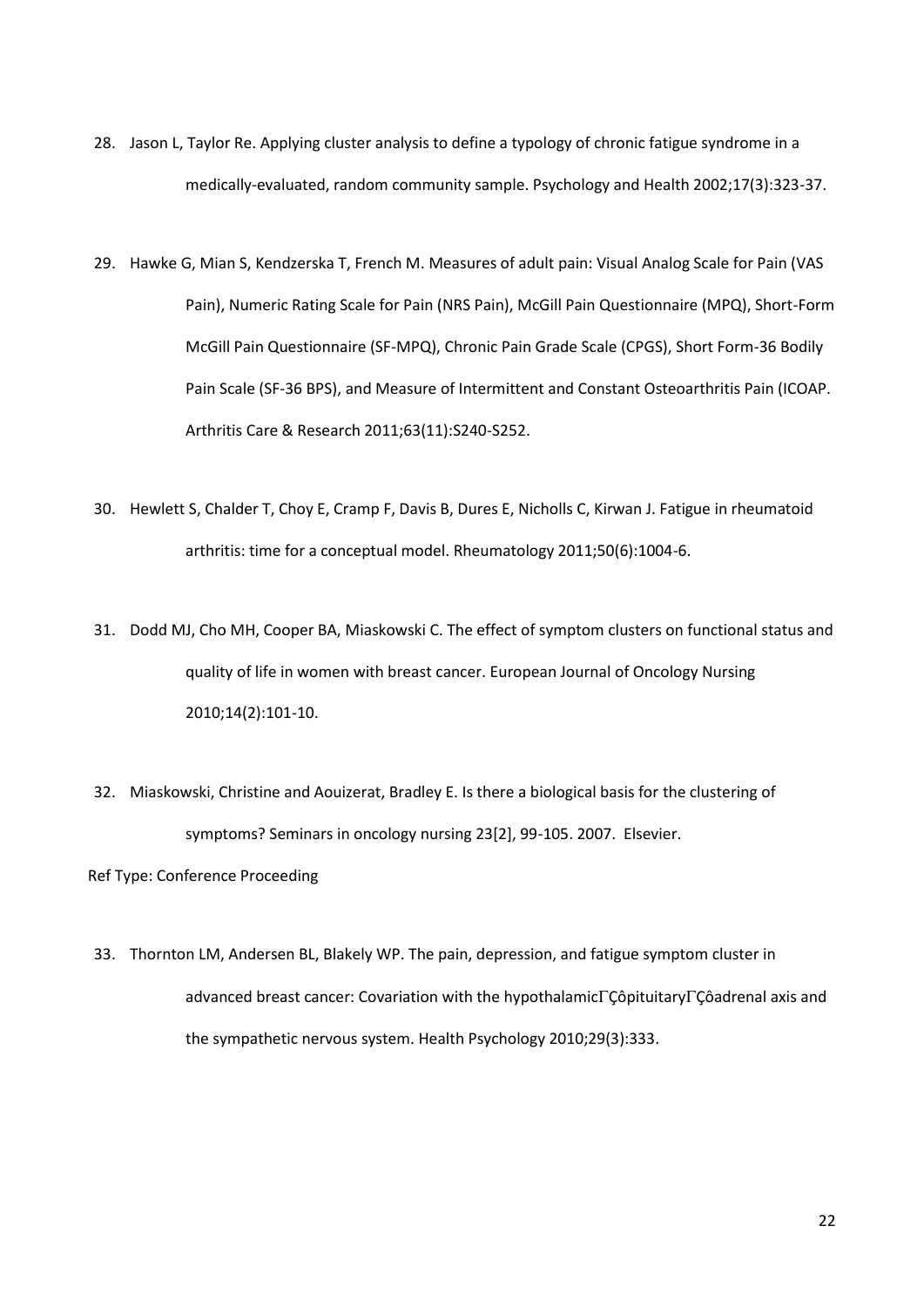- 34. Loevinger BL, Shirtcliff EA, Muller D, Alonso C, Coe CL. Delineating psychological and biomedical profiles in a heterogeneous fibromyalgia population using cluster analysis. Clinical rheumatology 2012;31(4):677-85.
- 35. Giesecke T, Williams DA, Harris RE, Cupps TR, Tian X, Tian TX, Gracely RH, Clauw DJ. Subgrouping of fibromyalgia patients on the basis of pressure $\Gamma \zeta$ Épain thresholds and psychological factors. Arthritis & Rheumatism 2003;48(10):2916-22.
- 36. Morris A, YELIN EH, Wong B, Katz PP. Patterns of psychosocial risk and long-term outcomes in rheumatoid arthritis. Psychology, health & medicine 2008;13(5):529-44.
- 37. Waters SJ, Riordan PA, Keefe FJ, Lefebvre JC. Pain behavior in rheumatoid arthritis patients: identification of pain behavior subgroups. Journal of Pain and Symptom Management 2008;36(1):69-78.
- 38. Lee YC, Frits ML, Iannaccone CK, Weinblatt ME, Shadick NA, Williams DA, Cui J. Subgrouping of patients with rheumatoid arthritis based on pain, fatigue, inflammation, and psychosocial factors. Arthritis & Rheumatology 2014;66(8):2006-14.
- 39. Almeida C, Choy EH, Hewlett S, Kirwan JR, Cramp F, Chalder T, Pollock J, Christensen R. Biologic interventions for fatigue in rheumatoid arthritis. The Cochrane Library 2016;6.
- 40. Blundell S, Ray KK, Buckland M, White PD. Chronic fatigue syndrome and circulating cytokines: A systematic review. Brain, Behaviour, and Immunity 2015;50:186-95.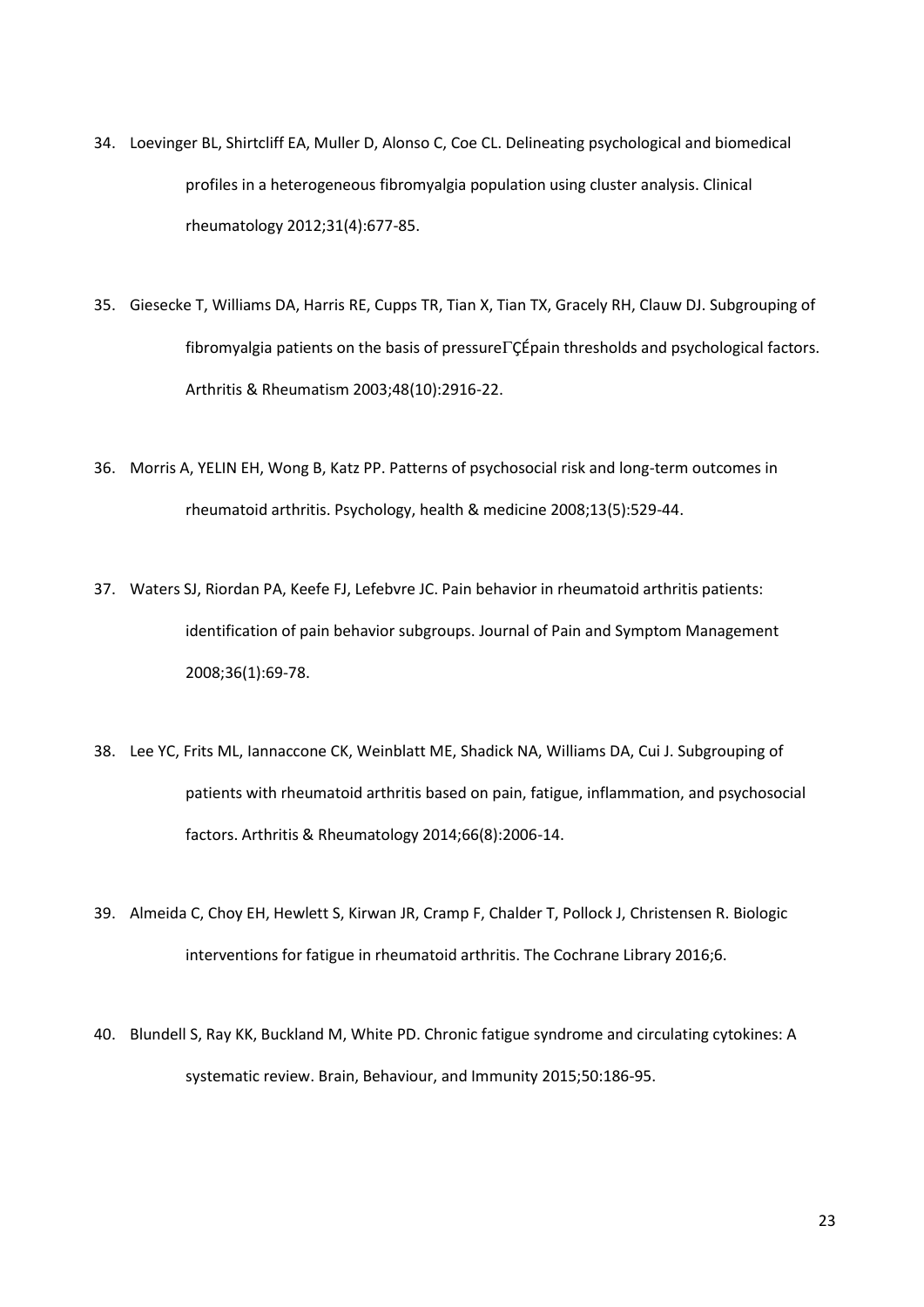- 41. Mancuso CA, Paget SA, Charlson ME. Adaptations made by rheumatoid arthritis patients to continue working: a pilot study of workplace challenges and successful adaptations. Arthritis Care & Research 2000;13(2):89-99.
- 42. Kvien TK. Epidemiology and burden of illness of rheumatoid arthritis. Pharmacoeconomics 2004;22(1):1-12.
- 43. Michaud K, Messer J, Choi HK, Wolfe F. Direct medical costs and their predictors in patients with rheumatoid arthritis. Arthritis & Rheumatism 2003;48(10):2750-62.
- 44. ReppingÇÉWuts H, Fransen J, van Achterberg T, Bleijenberg G, Van Riel P. Persistent severe fatigue in patients with rheumatoid arthritis. Journal of clinical nursing 2007;16(11c):377-83.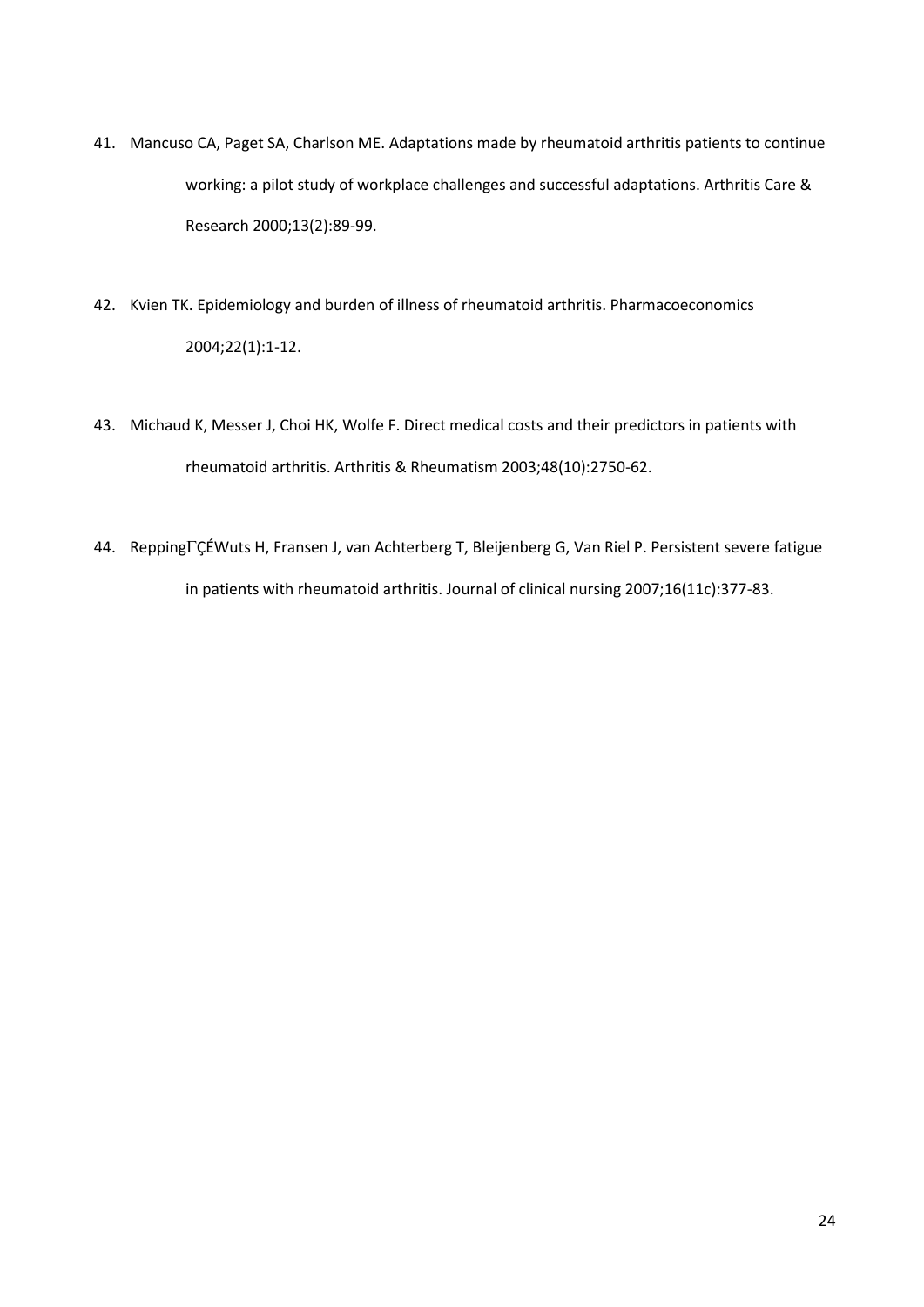